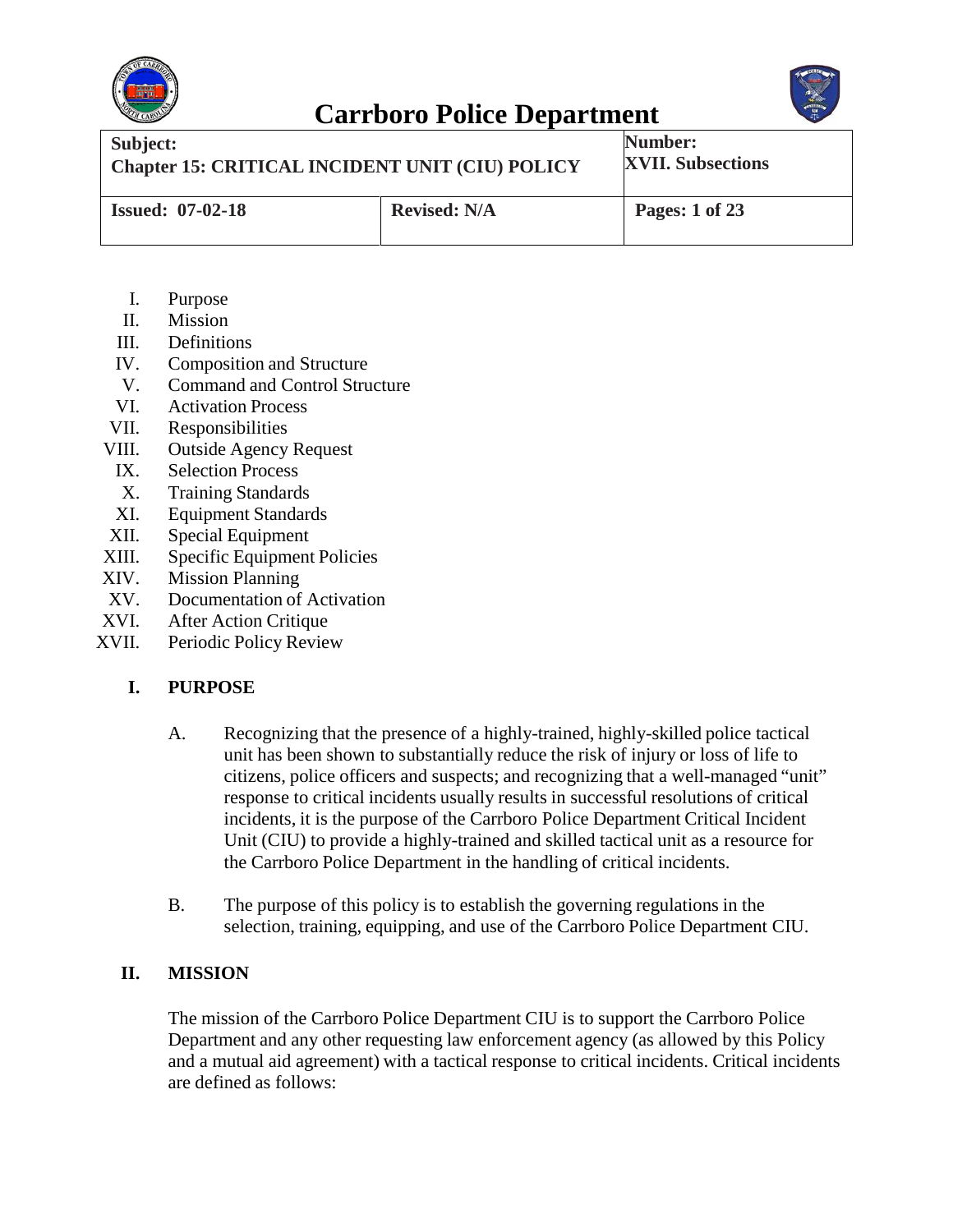



| Subject:                                               |                     | Number:                  |
|--------------------------------------------------------|---------------------|--------------------------|
| <b>Chapter 15: CRITICAL INCIDENT UNIT (CIU) POLICY</b> |                     | <b>XVII. Subsections</b> |
| <b>Issued: 07-02-18</b>                                | <b>Revised: N/A</b> | Pages: 2 of 23           |

- A. Hostage Situations: The holding of any person(s) against their will by an armed or potentially armed suspect; Barricade Situations: The standoff created by an armed or potentially armed suspect in any location, whether fortified or not, who is refusing to comply with police demands for surrender;
- C. Suicidal Subject: Subject(s) who are potentially violent to themselves and/or other people and refuse to cooperate with responding officers in resolving a dangerous situation;
- D. Sniper Situations: The firing upon of citizens and/or police by an armed suspect, whether stationary or mobile;
- E. High-Risk Apprehension: The arrest or apprehension of armed or potentially armed suspects where the likelihood of armed resistance is high;
- F. High-Risk Warrant Service: The service of search or arrest warrants where the location and/or suspects(s) create an environment of unusually high potential for danger (*i.e.* search warrants for controlled substances);
- G. Personal Protection/High-Risk Transport: The security of special persons, such as VIP's, witnesses, or suspects, based on threat or potential threat to the well-being of those persons;
- H. Terrorist: Subject(s) who are highly trained and pose a great threat of death or serious bodily harm to themselves and/or other persons because of violent actions committed or attempted against the government (Local, State, or Federal) or any other high-profile person or establishment; or
- I. Special Assignments: Any assignment approved by the CIU Commander, based upon a high level of threat.

#### **III. DEFINITIONS**

- A. Incident Commander: The person in charge of the entire operation, i.e., The Chief of Police, Police Captain, or CIU Commander.
- B. Logistics Officer: The officer assigned by the Incident Commander to assist in providing support of manpower, equipment, food, shelter, and anything else that is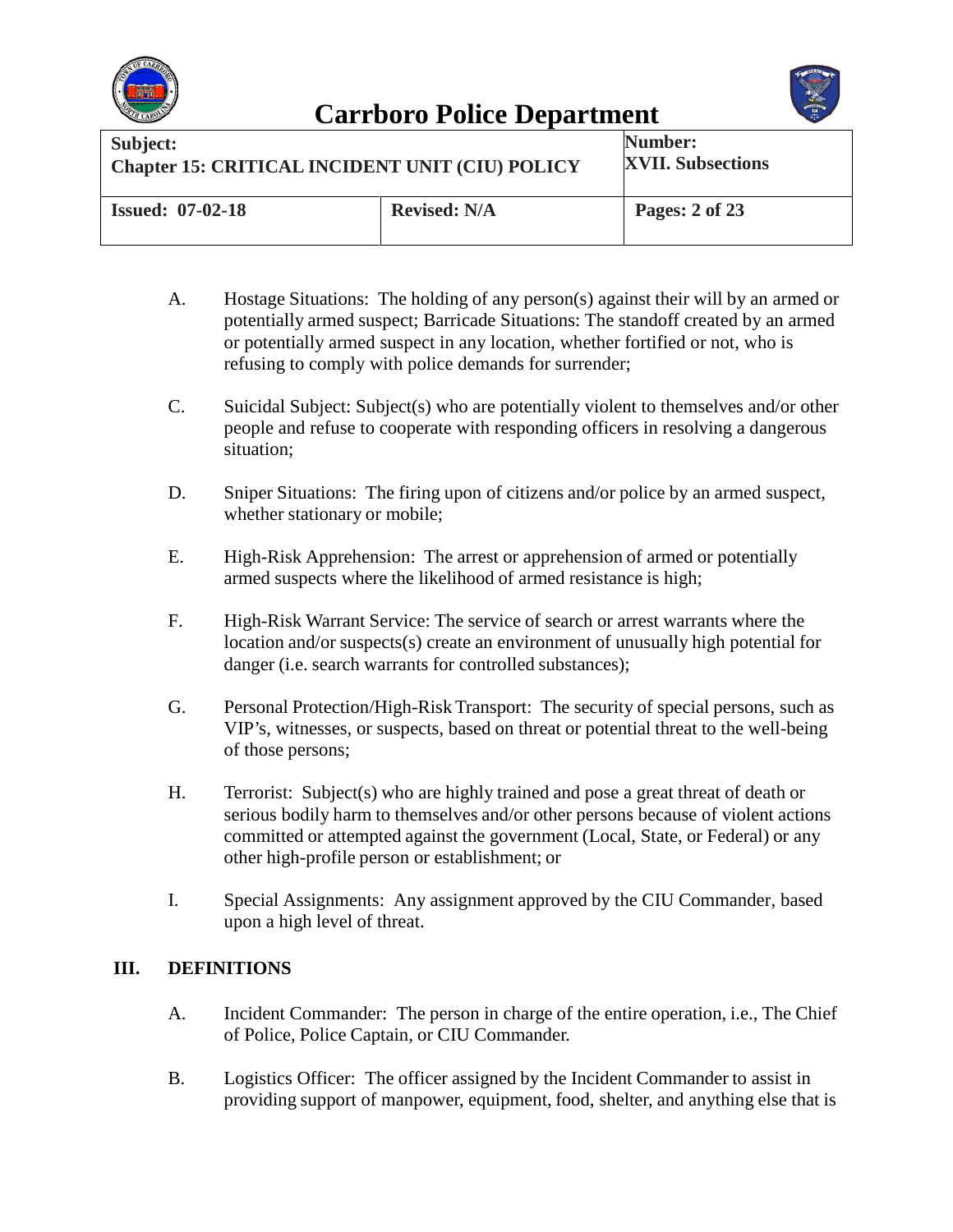



| Subject:                                               |                     | Number:                  |
|--------------------------------------------------------|---------------------|--------------------------|
| <b>Chapter 15: CRITICAL INCIDENT UNIT (CIU) POLICY</b> |                     | <b>XVII. Subsections</b> |
| <b>Issued: 07-02-18</b>                                | <b>Revised: N/A</b> | Pages: 3 of 23           |

needed to ensure the Incident Commander has the essential elements to complete the mission safely and successfully.

- C. Command Post: A strategic position in a safe, secure area that serves as the field headquarters. The Incident Commander and/or the CIU Commander shall control and manage all operations from the command post. It is recommended that the location of the command post be within the outer perimeter but outside the inner perimeter. It must be out of sight and out of the line of fire to the target area.
- D. Inner Perimeter: The immediate area of containment, which includes the target area.
- E. Outer Perimeter: The area that is established outside the inner perimeter to control access to the target area.

#### **IV. COMPOSITION AND STRUCTURE**

The Department CIU shall consist of a minimum of six (6) members. However, the unit may consist of as many members as approved by the CIU Commander. The deployment of the CIU with less than six (6) members responding is not recommended. The positions and their respective duties are as follows:

- A. Unit Commander: This position is staffed by a rank of Lieutenant or higher. The unit commander has overall responsibility for the unit's activities and must approve their tactical plan. The unit commander serves as an advisor and liaison between the unit and the Incident Commander. The unit commander is responsible for maintaining a written log of the unit's activities when operational.
- B. Unit Leader: This position is staffed by a rank of Corporal or higher. The unit leader is responsible for supervising the unit and directing their tactical deployment. The unit leader must be familiar with all unit positions.
- C. Scout: The scout is responsible for collecting information and developing intelligence necessary to the creation of a tactical plan. The scout is also responsible for selecting suggested positions for other unit members and escorting them to these positions during deployment. The scout must be familiar with all unit positions.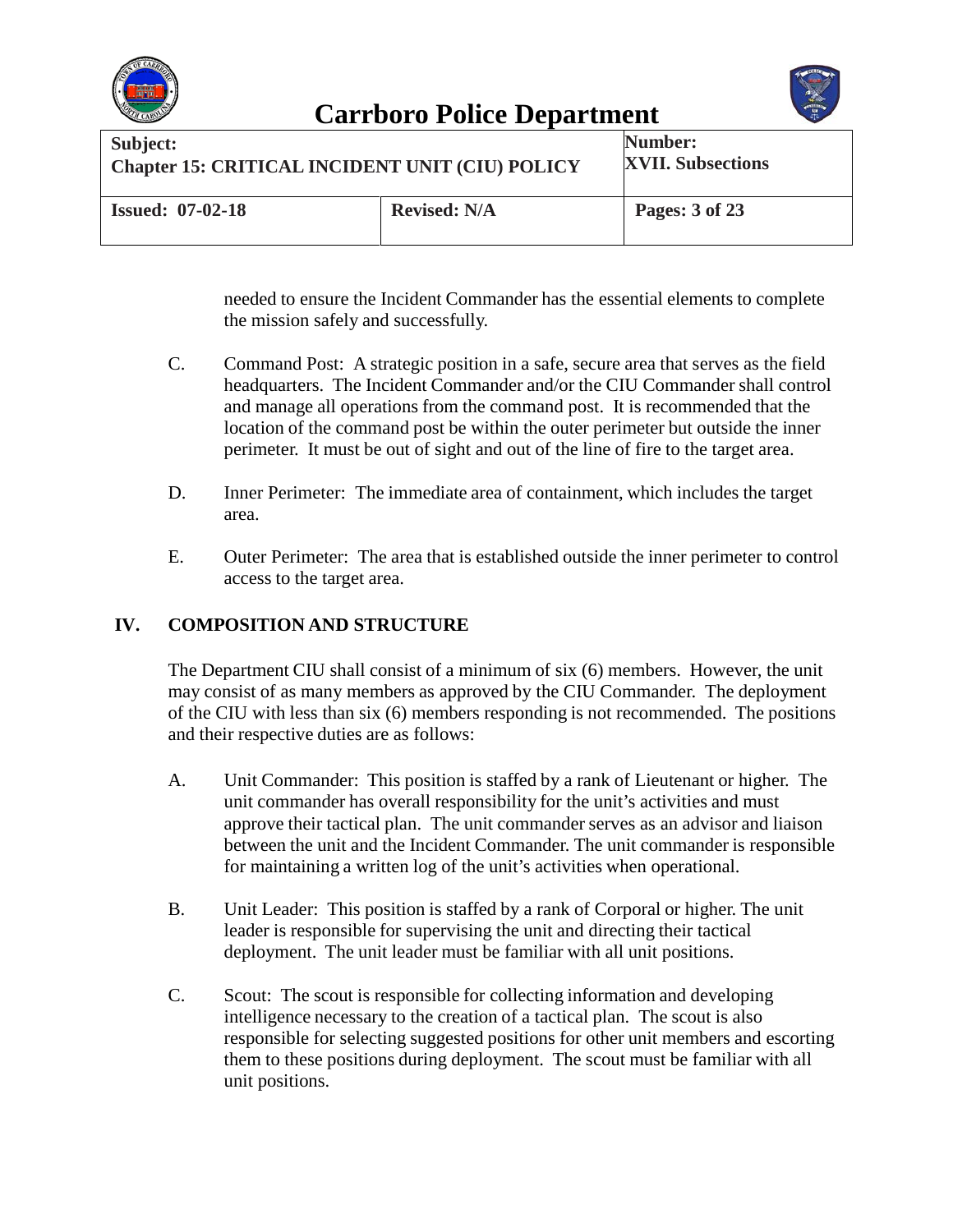



| Subject:                                               |                     | Number:                  |
|--------------------------------------------------------|---------------------|--------------------------|
| <b>Chapter 15: CRITICAL INCIDENT UNIT (CIU) POLICY</b> |                     | <b>XVII. Subsections</b> |
| <b>Issued: 07-02-18</b>                                | <b>Revised: N/A</b> | Pages: 4 of 23           |

- D. Scout Backup: The scout backup acts in many capacities, dictated by circumstances. The scout backup assists the scout in reconnaissance duties and provides security for the scout. The scout backup must be familiar with all unit positions.
- E. Munitions Officer: This position is responsible for the deployment of selected chemical agents, less-lethal munitions, and/or flash/noise diversionary devices.
- F. Munitions Officer Backup: This position serves as a secondary munitions officer. The munitions officer backup may assist the munitions officer in handling, transporting, securing, and deploying all selected chemical agents, less-lethal munitions, and/or flash/noise diversionary devices. This position also provides security for the munitions officer during the deployment of selected munitions.
- G. Marksman: The marksman is responsible for providing highly accurate rifle fire and target identification and observation. The marksman provides cover for the movement of any other unit positions.
- H. Spotter: The spotter serves as a secondary marksman. The spotter also provides the marksman with security and any other assistance.
- I. Negotiator: The negotiator is responsible for establishing an open line of communication with suspects, attempting to establish a working rapport with suspects, and attempting to negotiate a non-violent resolution to any critical incident. The negotiator is also responsible for maintaining a written negotiations log and maintaining an open line of communication with the unit commander. The negotiator is the only position that may not be directly attached to the CIU and, therefore, the negotiator is not required to meet all CIU standards.

#### **V. COMMAND AND CONTROL STRUCTURE**

- A. An officer with the rank of Lieutenant or higher commands the Department CIU.
- B. When activated for an operation, the CIU Commander, or Acting Commander when the Commander is absent, reports directly to the Incident Commander, where one has been designated, or to the on-scene supervisor.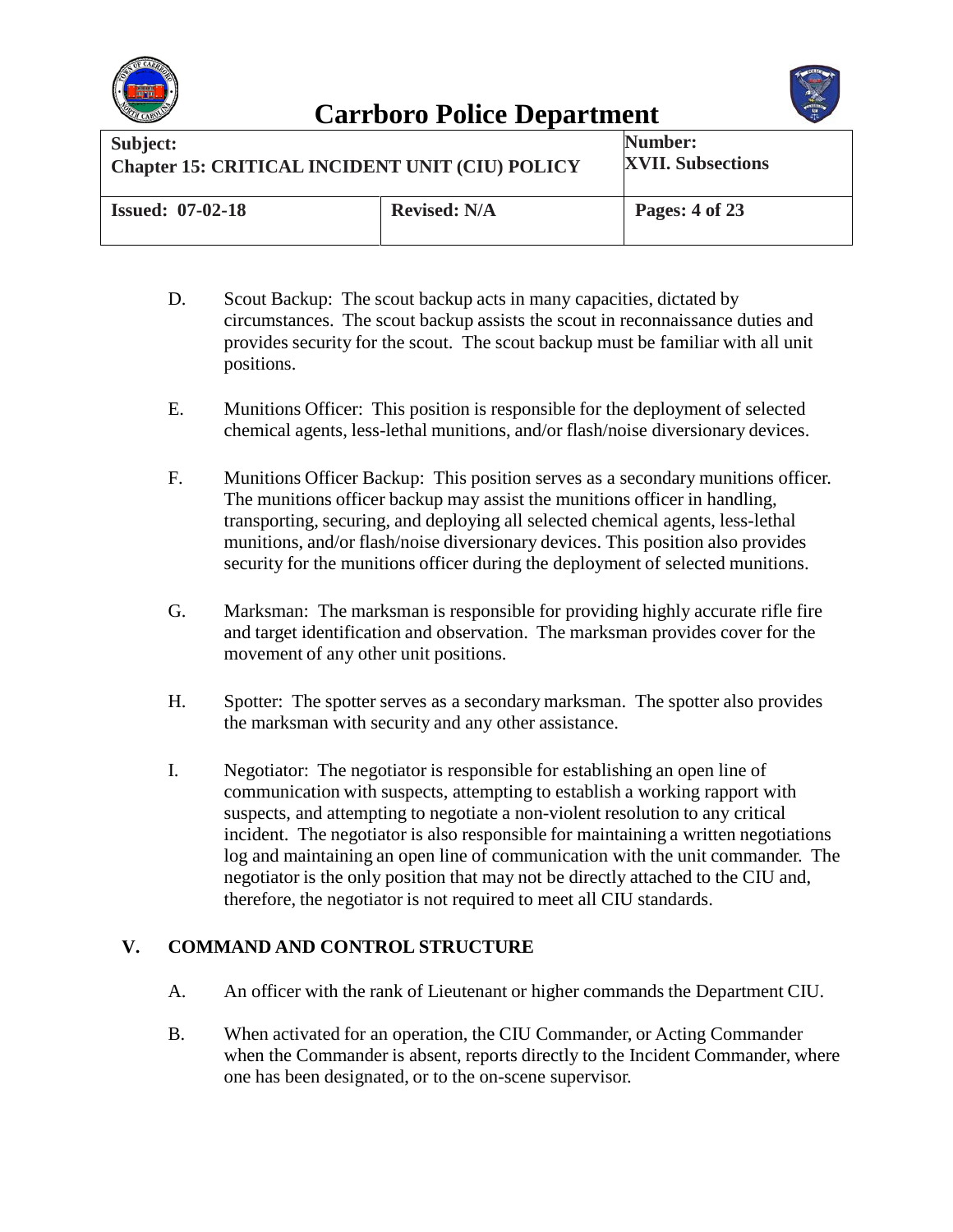



| Subject:                                               |                     | Number:                  |
|--------------------------------------------------------|---------------------|--------------------------|
| <b>Chapter 15: CRITICAL INCIDENT UNIT (CIU) POLICY</b> |                     | <b>XVII. Subsections</b> |
| <b>Issued: 07-02-18</b>                                | <b>Revised: N/A</b> | Pages: 5 of 23           |

- C. The CIU Commander is responsible for deployment of the CIU, tactical decisionmaking and tactical resolution of the incident.
- D. The CIU Commander is subordinate to the Incident Commander only in terms of **when and if** the tactical option shall be initiated, not **how** it shall be performed.
- E. Unless the CIU Commander relinquishes his control to another within the CIU, no other person, who is not in a leadership position within the CIU, shall attempt to direct, supervise, or control any element or member of the CIU. It is recommended that the Incident Commander and the CIU Commander direct the incident from the command post.

#### **VI. ACTIVATION PROCESS**

- A. CIU activations take precedence over all other assignments within the Department. CIU members assigned to the Department CIU become subordinate to the CIU Commander until the CIU Commander determines that the activation is over. The CIU Commander, along with the shift supervisor, shall determine the number of CIU members that shall respond to a critical incident if they are on-duty at the time of the callout. At no time shall a patrol shift go unsupervised, even if the shift supervisor is a member of the CIU.
- B. The Shift Supervisor has the authority to immediately activate the unit for any critical incident within jurisdictional boundaries. The activation shall commence when the responsible Shift Supervisor contacts the CIU Commander or the next in the chain of command, if the Commander is unavailable, and briefs that person on the incident. The Commander or Acting Commander shall then take responsibility for the conduct of the activation. If no one in the CIU command staff is available, the Shift Supervisor has the authority to activate the CIU.
- C. The Basic guidelines for determining if the CIU may be utilized are:
	- 1. The suspect has committed a dangerous criminal act or appears to be in a dangerous mental state;
	- 2. The suspect is believed to be armed; The location in question is barricaded against entry or the suspect is inside a location, vehicle or hidden from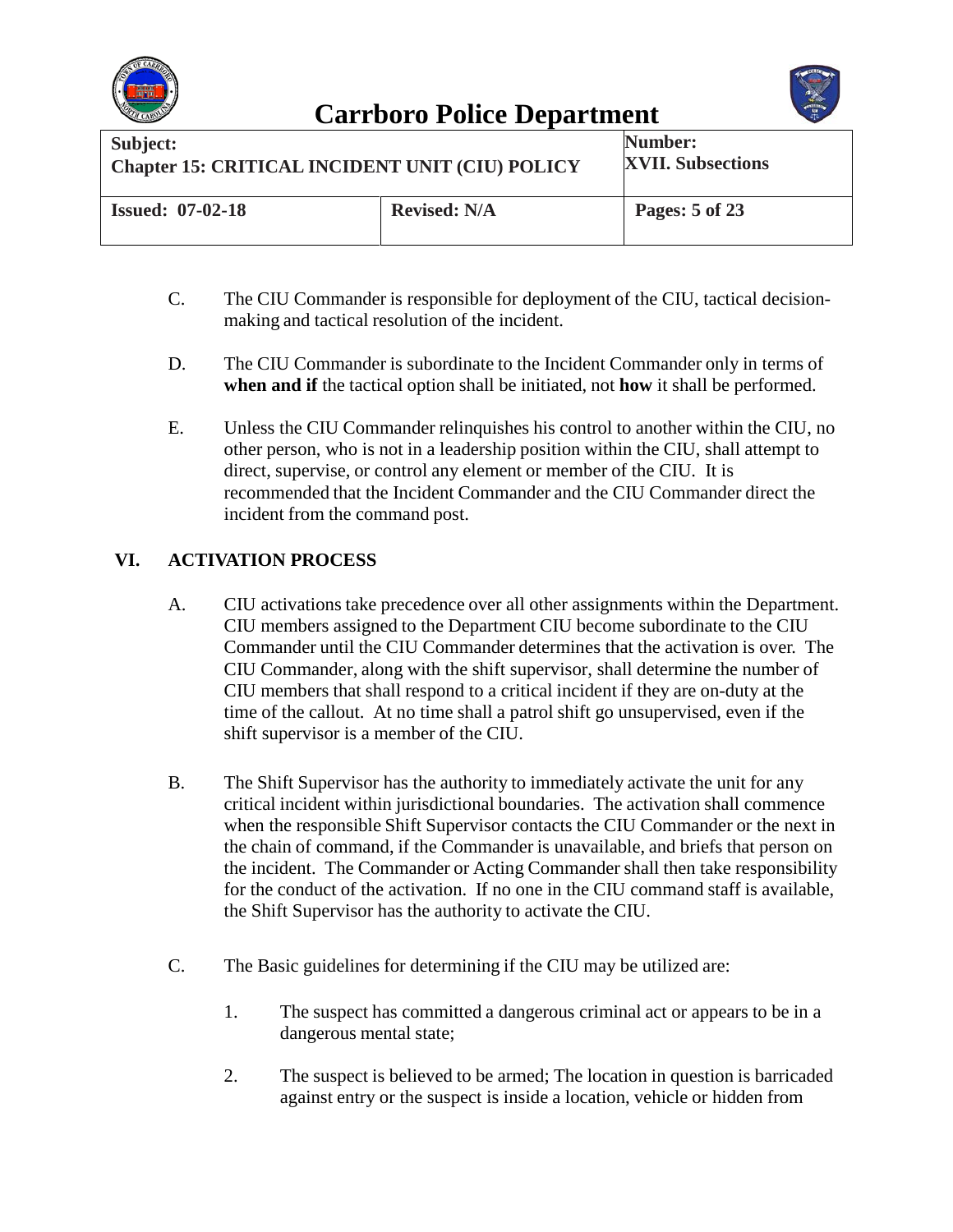



| Subject:                                               |                     | Number:                  |
|--------------------------------------------------------|---------------------|--------------------------|
| <b>Chapter 15: CRITICAL INCIDENT UNIT (CIU) POLICY</b> |                     | <b>XVII. Subsections</b> |
| <b>Issued: 07-02-18</b>                                | <b>Revised: N/A</b> | <b>Pages: 6 of 23</b>    |

view and refuses to submit to arrest;

- 3. The suspect's background reveals a propensity toward violence; or
- 4. By the nature of the situation, an unacceptable risk is presented to officers or the public.
- D. After approval by the command staff officer, Orange County Communications, the Police Department front desk person, or any other designated person, shall initiate a telephone call-out of the CIU.

#### **VII. RESPONSIBILITIES**

- A. If the Patrol Division or the Investigative Division activates the CIU, the Shift Supervisor and/or Investigative Supervisor at the scene shall establish:
	- 1. Inner Perimeter;
	- 2. Outer Perimeter;
	- 3. Command Post;
	- 4. Staging Area to include press liaison, press area;
	- 5. Develop appropriate intelligence information; and
	- 6. Begin evacuation as appropriate.
- B. The Patrol Supervisor shall brief the CIU Commander of the situation upon his arrival at the scene.
- C. Control of the inner perimeter shall be released to the CIU Commander, who shall be responsible for containment or apprehension of the suspect.
- D. After the situation is resolved, it shall be the responsibility of the CIU Commander or his designee to forward a written report to the Chief of Police on the next working day.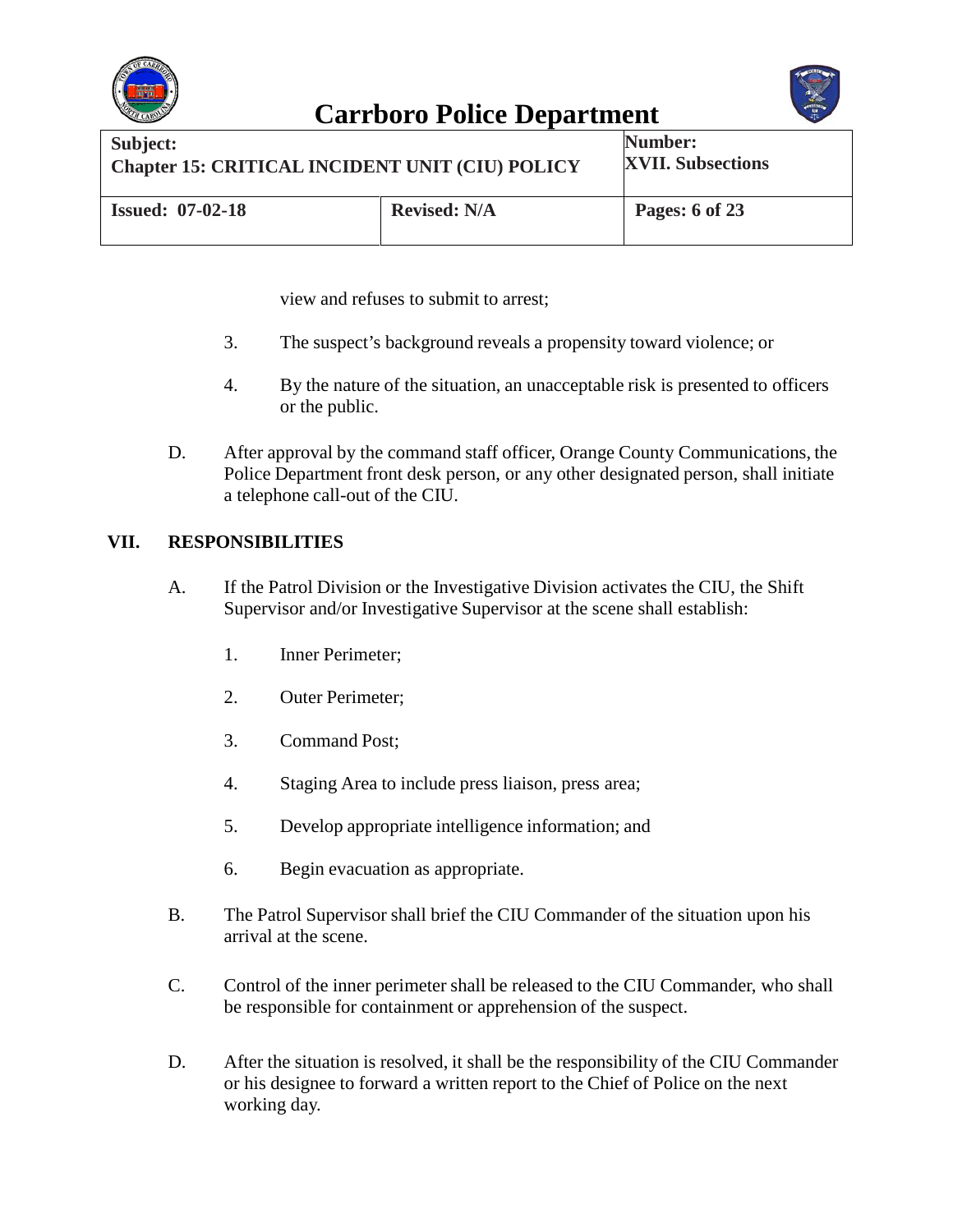



| Subject:                                               |                     | <b>Number:</b>           |
|--------------------------------------------------------|---------------------|--------------------------|
| <b>Chapter 15: CRITICAL INCIDENT UNIT (CIU) POLICY</b> |                     | <b>XVII. Subsections</b> |
| <b>Issued: 07-02-18</b>                                | <b>Revised: N/A</b> | Pages: 7 of 23           |

- E. The report shall include:
	- 1. Injuries to any person(s), use of weapons or chemical agents; and
	- 2. Any property damage.
- F. Press relations at the scene and issuance of a timely press release shall be the responsibility of the Administrative Services Division Commander or his designee.
- G. Any Division within the Department, such as Criminal Investigations, or Community Policing, may request the assistance of the CIU in planning or conducting appropriate operations. The respective supervisor shall contact the CIU Commander with the request. The CIU Commander, if approving the request, shall then follow the above-described procedures for unit activation.

#### **VIII. OUTSIDE AGENCY REQUEST**

- A. Subject to a valid mutual aid agreement and request for assistance, the Department CIU is available, with the approval of the Chief of Police to any requesting law enforcement agency. When a request for the unit is received, it shall be immediately forwarded to the CIU Commander, who shall determine if the situation warrants the activation of the unit. The request for aid must be from the head of the requesting agency. They may request two (2) kinds of assistance:
	- 1. Primary Assistance: Primary Assistance denotes that the CIU shall assume the entire responsibility involved in neutralizing a situation. The personnel utilized in the inner perimeter, shall be limited to members of the CIU or other officers that the CIU Commander deems appropriate. The CIU Commander shall respond to the scene and take charge of Carrboro Police Department personnel. This does not preclude consultation between the CIU Commander and the representation of the outside agency in a Primary Assistance situation. The requesting agency must agree to these criteria or the CIU shall decline assistance.
	- 2. Secondary Assistance: Secondary assistance denotes that the CIU shall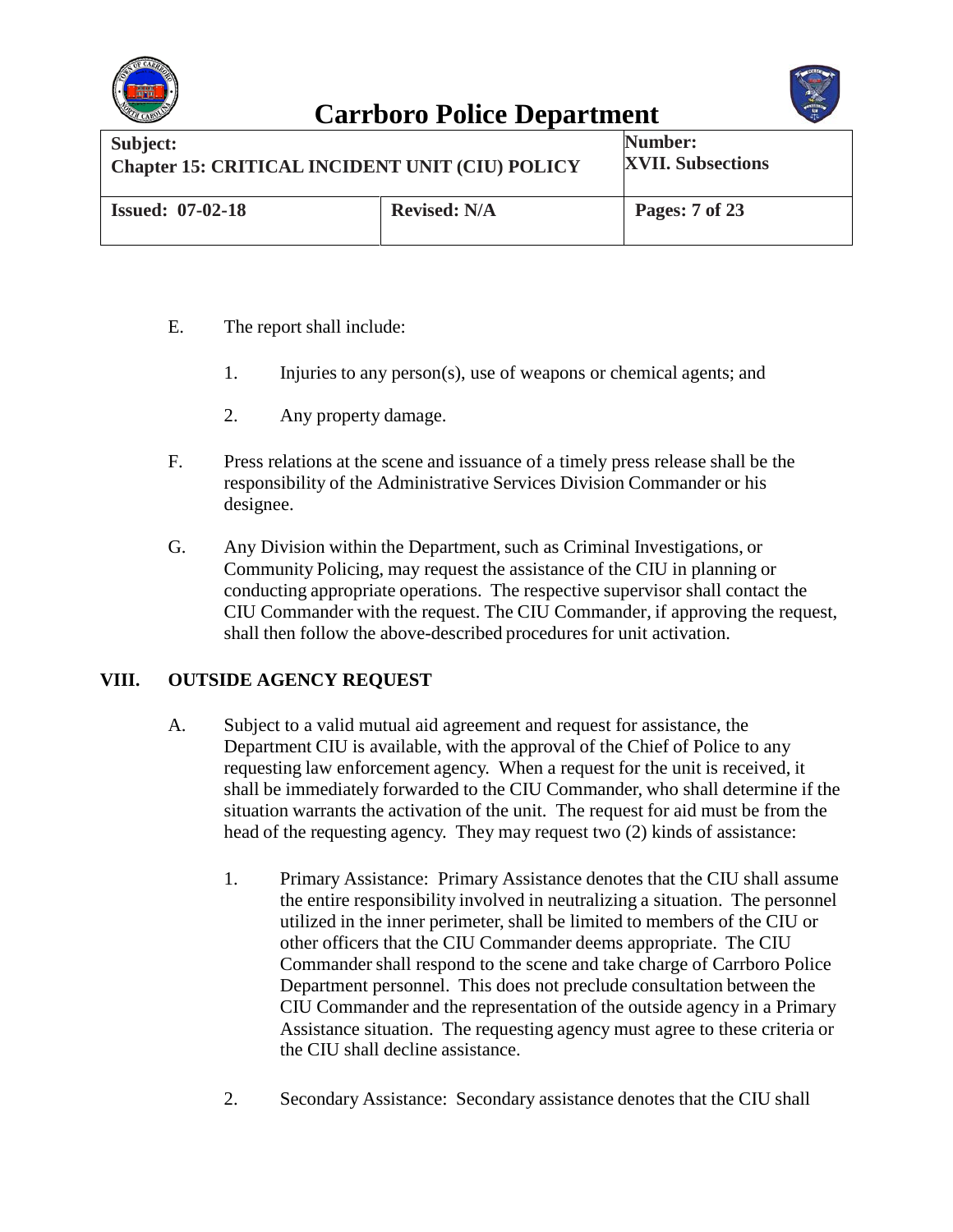



| Subject:                                               |                     | Number:                  |
|--------------------------------------------------------|---------------------|--------------------------|
| <b>Chapter 15: CRITICAL INCIDENT UNIT (CIU) POLICY</b> |                     | <b>XVII. Subsections</b> |
| <b>Issued: 07-02-18</b>                                | <b>Revised: N/A</b> | Pages: 8 of 23           |

assume a support role to the requesting agency's tactical team. The requesting agency shall retain complete operational responsibility and control of the incident. The CIU Commander shall respond to the scene and shall accept mission assignments, as he deems appropriate, from the Incident Commander of the requesting agency. The integrity of the CIU shall remain intact and under the direct supervision of the CIU Commander.

- B. If the situation warrants the activation of the unit, the CIU Commander shall contact the Chief of Police and request activation of the unit. Once permission is granted, the activation shall follow standard procedures.
- C. Responsibility of Requesting Agency
	- 1. The on-duty supervisor from the requesting agency shall establish:
		- a. Inner Perimeter;
		- b. Outer Perimeter;
		- c. Command Post;
		- d. Staging Area to include press liaison, press area; and shall
		- e. Develop appropriate intelligence information; and shall
		- f. Begin evacuation of the area as appropriate.
	- 2. The requesting agency shall assign a supervisor or command level officer to the command post during the length of the situation.
	- 3. If the requesting agency fails to fulfill the responsibilities set forth above, the CIU Commander shall decline to provide the requested assistance.

#### **IX. SELECTION PROCESS**

The Department CIU shall select all prospective members from a valid selection roster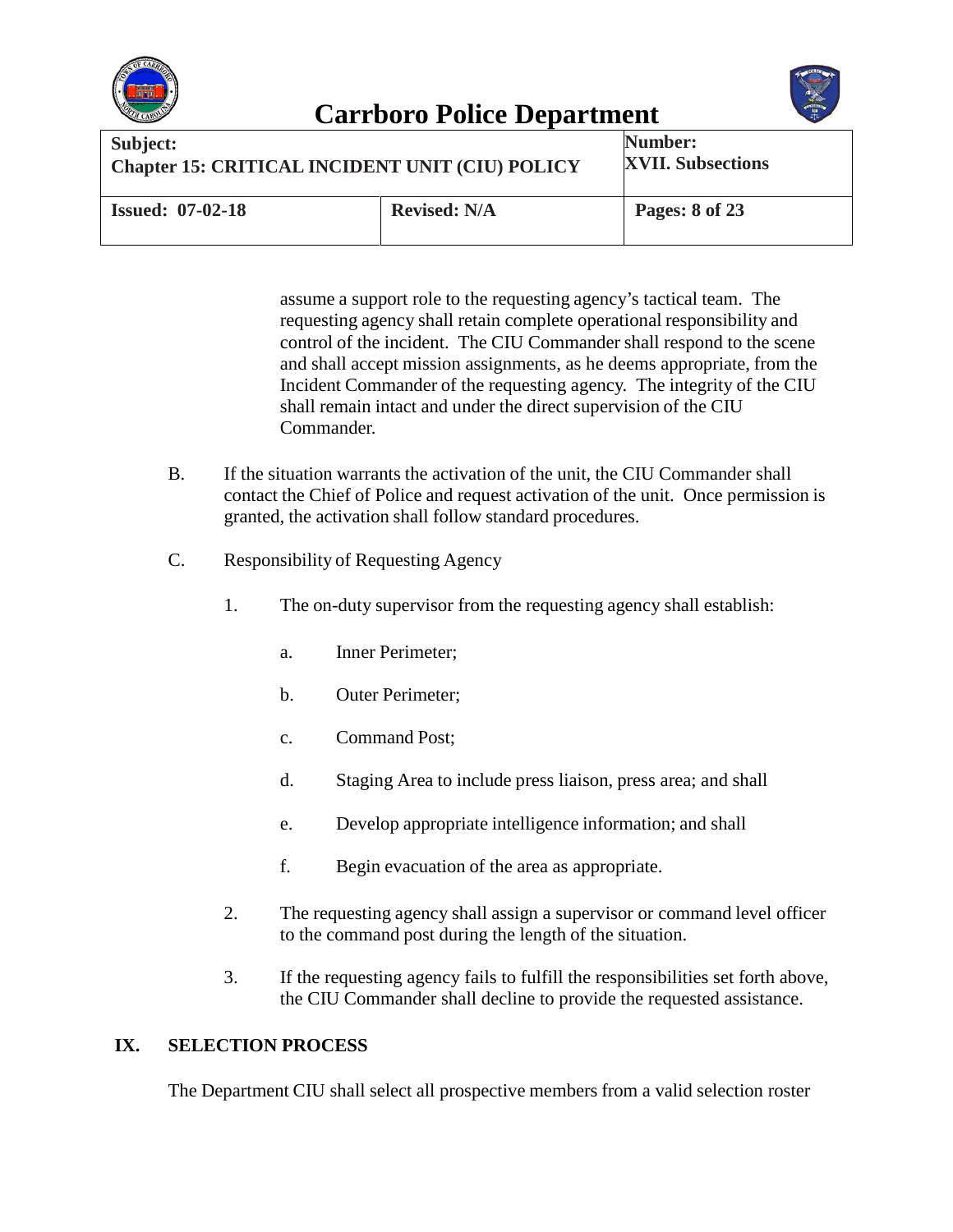



| Subject:                                               |                     | Number:                  |
|--------------------------------------------------------|---------------------|--------------------------|
| <b>Chapter 15: CRITICAL INCIDENT UNIT (CIU) POLICY</b> |                     | <b>XVII. Subsections</b> |
| <b>Issued: 07-02-18</b>                                | <b>Revised: N/A</b> | Pages: 9 of 23           |

created through applicant testing. Criteria for application shall be based on the following:

- A. A minimum of one (1) year of full-time employment with the Carrboro Police Department, or six (6) months full-time service with the Carrboro Police Department and at least one (1) year of full-time service with another law enforcement agency;
- B. Proficient overall evaluation on last evaluation review;
- C. Ninety (90) percent or better Departmental handgun qualification score in 2 out of 3 attempts. Applicants may submit their most recent qualification score as long as it is within six months of the application date. If the applicant does not wish to submit previous scores, he may qualify as soon as a firearms instructor is available, after the application is filed;
- D. Eighty-Five (85) percent or better Departmental shotgun qualification score in 2 out of 3 attempts. Applicants may submit their most recent qualification score as long as it is within six months of the application date. If the applicant does not wish to submit previous scores, he may qualify as soon as a firearms instructor is available, after the application is filed;
- E. Proficient physical fitness level by successful completion of the Police Officer Physical Abilities Test (POPAT). Successful completion of the POPAT requires the first part to be completed in less than 6 minutes and the second part to be completed in 3 minutes or less. The POPAT will be conducted annually.

There shall be no age or gender exceptions in physical fitness levels.

- F. The one year of full-time employment requirement may be reduced to six months, if the officer has more than one year of experience with another law enforcement agency or a minimum of two years of military service with his End Tour of Service date not exceeding three years from the date applying for CIU.
- G. The selection process shall consist of an application and interview, a physical proficiency evaluation, and a background investigation and review of all applicable Departmental records. The CIU Commander and CIU Leader shall coordinate all aspects of the selection process. The Chief of Police must also approve all personnel approved and accepted by the CIU Commander through the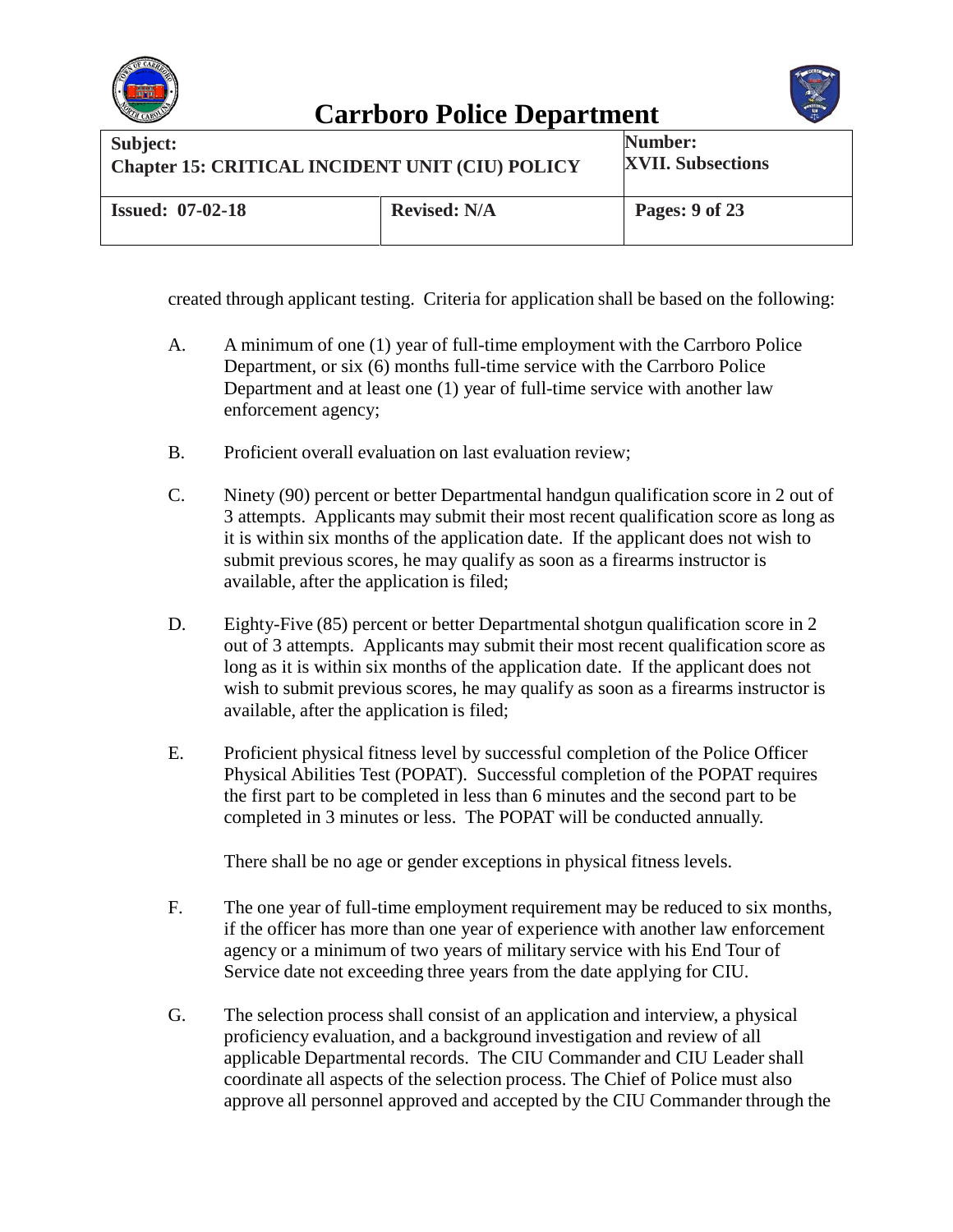



| Subject:                                               |                     | Number:                  |
|--------------------------------------------------------|---------------------|--------------------------|
| <b>Chapter 15: CRITICAL INCIDENT UNIT (CIU) POLICY</b> |                     | <b>XVII. Subsections</b> |
| <b>Issued: 07-02-18</b>                                | <b>Revised: N/A</b> | Pages: 10 of 23          |

selection process, before being assigned to the CIU.

- H. All operational team members, regardless of rank or position, must maintain acceptable standards of performance in training as well as actual deployment situations. The CIU Commander and the CIU Leader shall closely monitor these standards. Failure to meet the acceptable standard(s) shall result in the unit member being placed on temporary non- deployment status for 90 days. Failure to meet the acceptable standard(s) within 90 days shall result in immediate removal from the unit, unless a medical extension is applied for. This request for extension shall be made to the CIU Commander and it shall be his discretion how long the extension shall be in effect. Being placed on temporary non-deployment status twice within three (3) years shall result in immediate removal from the unit unless injury, illness, or other medical condition was the cause. If injury, illness or other medical reason was the cause, it shall be at the CIU Commander's discretion to remove member. If a member misses a mandatory training evaluation because of vacation or minor illness, he shall have 15 days from the original evaluation date to make up the evaluation without penalty. This request must be approved by the CIU Commander.
- I. A unit member may voluntarily withdraw from the unit at any time, for any reason. A unit member may be removed from the unit when deemed necessary for the good of the unit by a consensus of the leadership elements of the unit and approved by the Chief of Police.

#### **X. TRAINING STANDARDS**

The Department CIU shall conduct training a minimum of four (4) hours per month. The Department CIU shall train on appropriate subjects related to the mission of the Department CIU. All training shall be documented and the CIU Leader shall maintain training records on file.

A. All training shall be performance oriented and CIU task specific. The Department CIU leader shall maintain a current task manual that lists the standards of performance of each task, individual and unit level. Individual unit members shall be re-certified once per year on all individual skills, and the unit shall be recertified once per year on all unit level skills. Failure to re-certify, at either level, shall result in immediate remedial training on basic skills. Continued failure to recertify, after appropriate remedial training, shall be dealt with as a failure to meet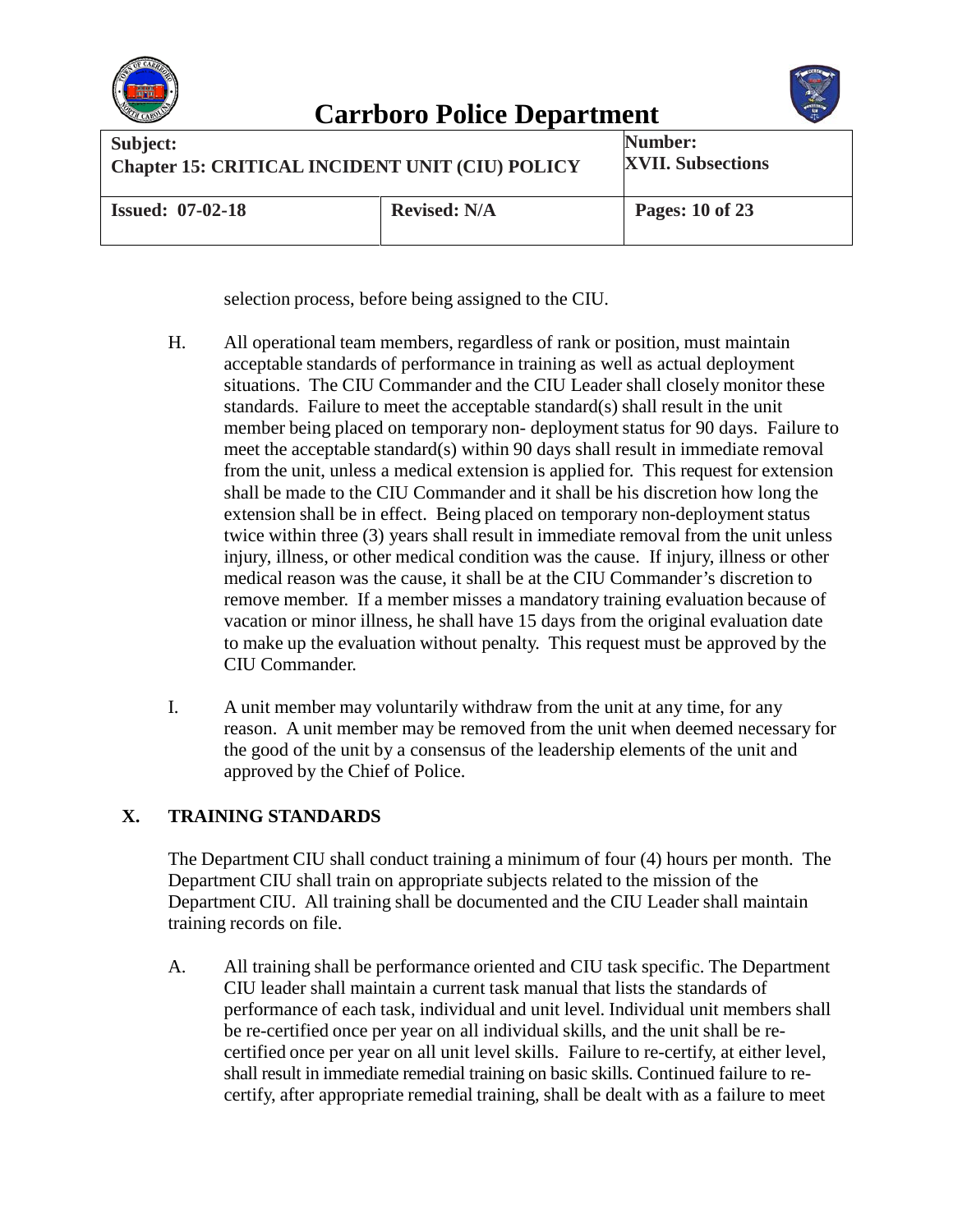



| Subject:                                               |                     | Number:                  |
|--------------------------------------------------------|---------------------|--------------------------|
| <b>Chapter 15: CRITICAL INCIDENT UNIT (CIU) POLICY</b> |                     | <b>XVII. Subsections</b> |
| <b>Issued: 07-02-18</b>                                | <b>Revised: N/A</b> | Pages: 11 of 23          |

minimum standards.

B. The training program shall also include regular updates on legal issues facing CIU operations, such as warrant service, and knock and announce issues. Deadly force policy and legal issues shall also be a regular part of firearms training.

#### **XI. EQUIPMENT STANDARDS**

- A. The Department CIU shall supply unit members with at least the following safety equipment:
	- 1. Ballistic Helmet;
	- 2. Hearing Protection;
	- 3. Complete coverage ballistic entry vest with Threat Level IIIA or better insert;
	- 4. Load bearing vest or duty belt for tactical equipment;
	- 5. Special weapons as authorized by CIU Commander; and
	- 6. Appropriate ammunition for training and qualification.
- B. CIU members shall utilize appropriate utility type uniforms, of an approved color/pattern, and footwear. Uniforms shall utilize clearly visible and identifiable placards, patches, badges, or lettering that identifies the wearer of the uniform as a law enforcement officer. The CIU Commander must approve all other items of personal wear or equipment.
- C. CIU members, to whom any item of equipment is issued, are responsible for the care and maintenance of the equipment. The CIU Commander may request, at any time, an equipment inspection. Failure to appropriately care for or maintain the equipment in full mission readiness shall be dealt with as a failure to meet minimum standards.

#### **XII. SPECIAL EQUIPMENT**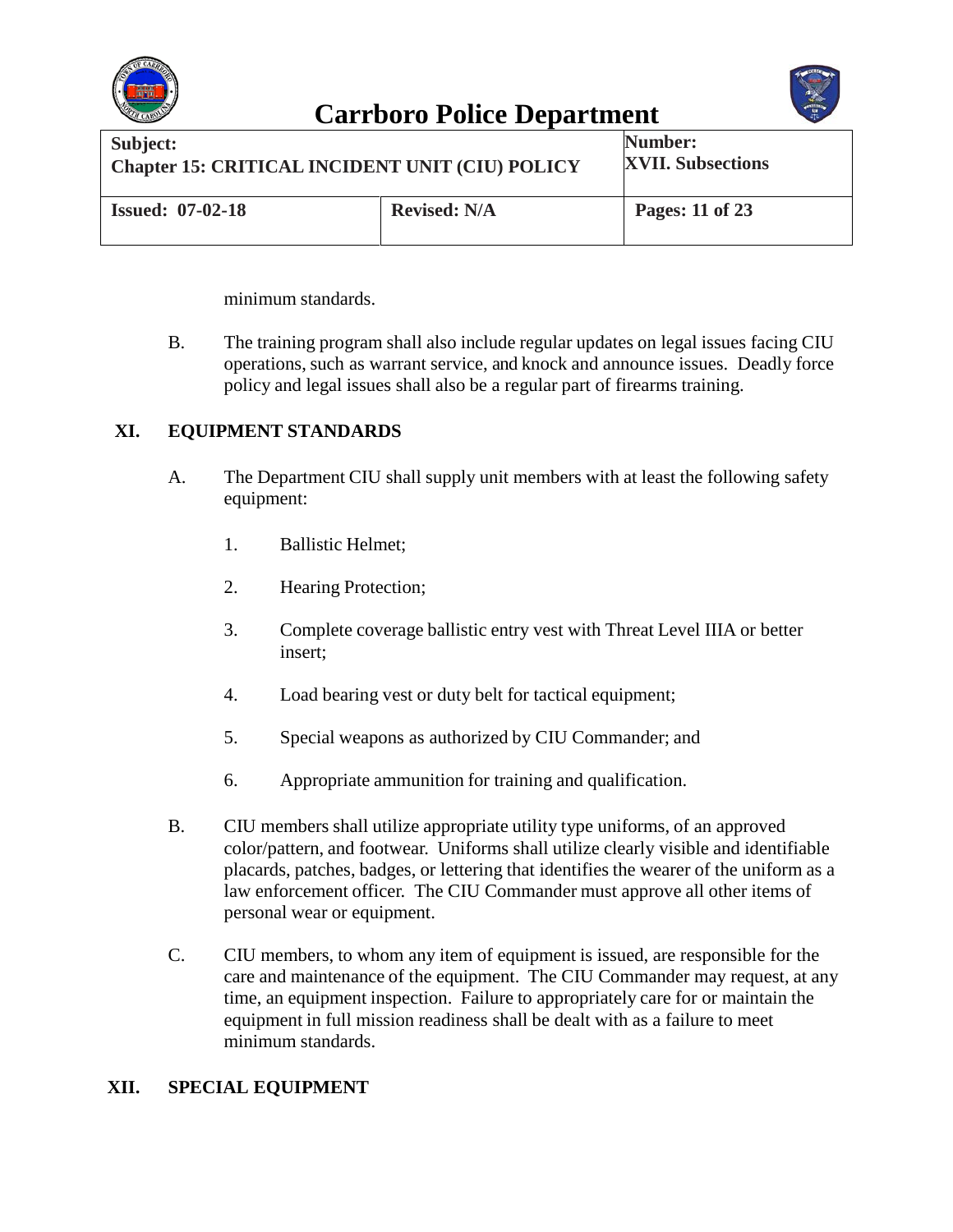



| Subject:                                               |                     | Number:                  |
|--------------------------------------------------------|---------------------|--------------------------|
| <b>Chapter 15: CRITICAL INCIDENT UNIT (CIU) POLICY</b> |                     | <b>XVII. Subsections</b> |
| <b>Issued: 07-02-18</b>                                | <b>Revised: N/A</b> | Pages: 12 of 23          |

- A. Recognizing that the missions of the Department CIU are performed in a hazardous environment, and recognizing that the safety of citizens, officers, and suspects is often jeopardized by the hazardous conditions, it is the intent of the Department CIU to utilize special equipment, as listed below, in an attempt to decrease the risk of injury or death to all involved during the performance of a CIU operation**. The Department CIU recognizes, however, that the use of special equipment in no way implies or guarantees that injury or death shall not occur during a CIU operation**.
	- 1. Primary Entry Weapons (pistols, entry shotguns and rifles): A weapon which enables the unit member to rapidly acquire targets and provides maneuverability, reliability, and stopping power;
	- 2. Precision Rifles: Commonly referred to as "sniper rifles." These weapons allow the unit member to deliver highly accurate rounds where needed to help resolve life threatening incidents;
	- 3. Less Lethal Weapons or Ammunition: Weapons or ammunition which propel a round or device that is not normally lethal in nature.
	- 4. Distraction Devices: See specific section included in this Chapter.
	- 5. Breaching Tools and Ammunition: Items such as rams, pry bars, hydraulic or electronic machines, special frangible shotgun rounds, etc., which are designed to force entry into barricaded or secured areas.
	- 6. Chemical Munitions: See specific section included in this Chapter.
- B. **The CIU Commander shall ensure that only those unit members properly trained through a Departmental approved training course in the use and deployment of special equipment shall utilize the equipment during actual operations. Because of the specialized nature of these devices and the training required to properly use and deploy them, their use shall be restricted to trained personnel from the CIU, except in the event of an imminently life-threatening emergency. The CIU Commander shall be responsible for establishing the certification standards and criteria for the unit. The CIU Commander shall maintain all documentation of the**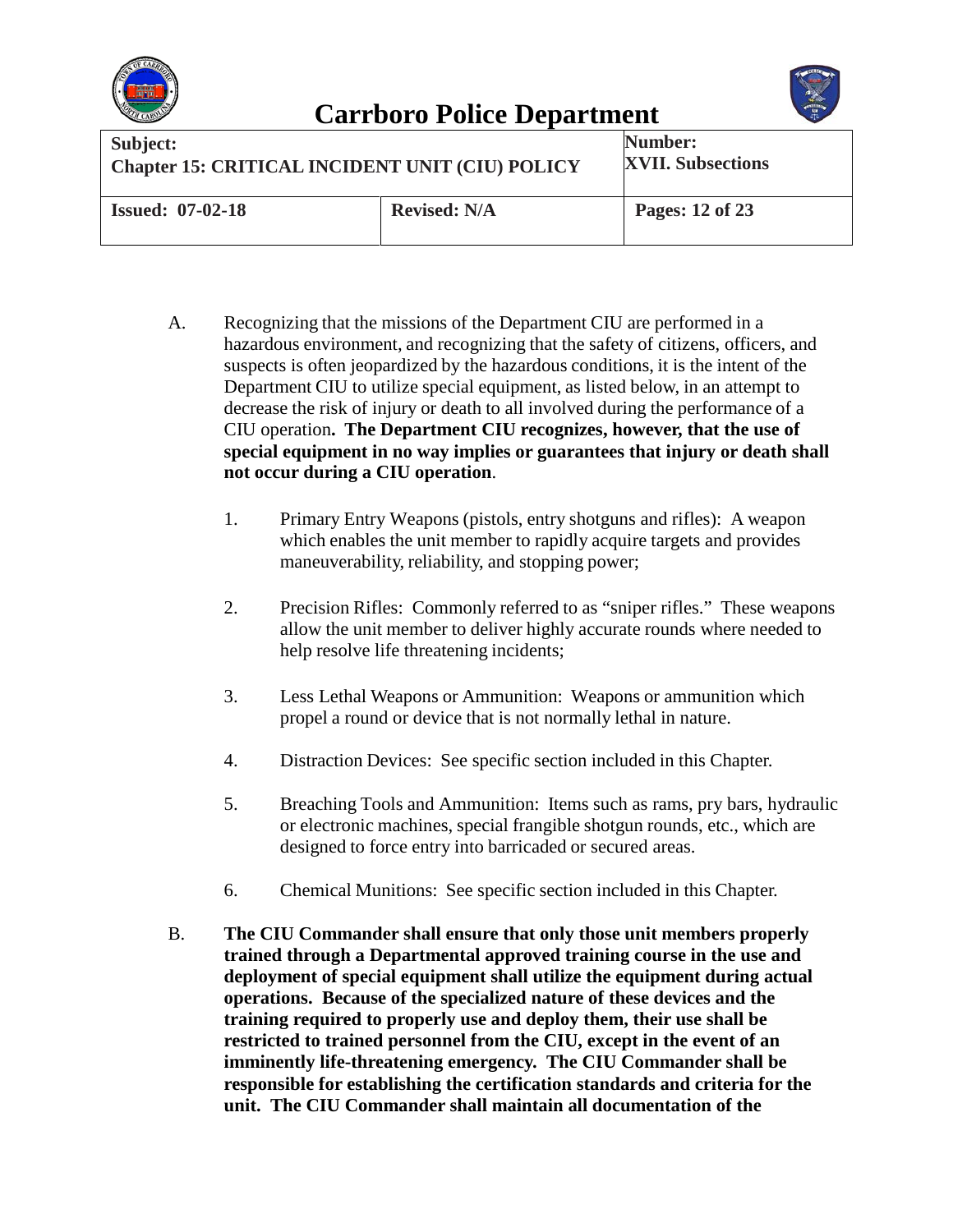



| Subject:                                               |                     | Number:                  |
|--------------------------------------------------------|---------------------|--------------------------|
| <b>Chapter 15: CRITICAL INCIDENT UNIT (CIU) POLICY</b> |                     | <b>XVII. Subsections</b> |
| <b>Issued: 07-02-18</b>                                | <b>Revised: N/A</b> | Pages: 13 of 23          |

#### **specialized training and certifications of team members for the special equipment listed above.**

#### **XIII. SPECIFIC EQUIPMENT POLICIES**

A. Chemical Munitions

This procedure shall govern the use of chemical munitions by the members of the Department CIU. The purpose of this procedure is to provide guidelines for the deployment of chemical munitions during tactical situations faced by the Department.

- 1. Definitions: Chemical munitions are devices that emit chemical agents in a solid and/or liquid form. These chemical agents may produce the following effects on exposed persons:
	- a. Physiological Effects (normally lasting approximately 10 to 20 minutes):
		- 1) Pain: Pricking, burning sensation to the skin, especially in moist areas, such as the eyes, mouth, throat, nasal passages, and armpits;
		- 2) Lacrimation: Involuntary, excessive secretion of tears from the lachrymal glands of the eyes;
		- 3) Blepharospasm: Involuntary blinking and closing of the eyelids. Depending on the level of exposure, exposed persons may be unable to keep their eyes open;
		- 4) Rhinorrhea: Excessive mucous discharge from the nose; or
		- 5) Respiratory: Breathing of chemical munitions may prompt a feeling of suffocation or tightness of the chest, shortness of breath, coughing, and sneezing.
	- b. Psychological Effects: Some mental disorientation and confusion.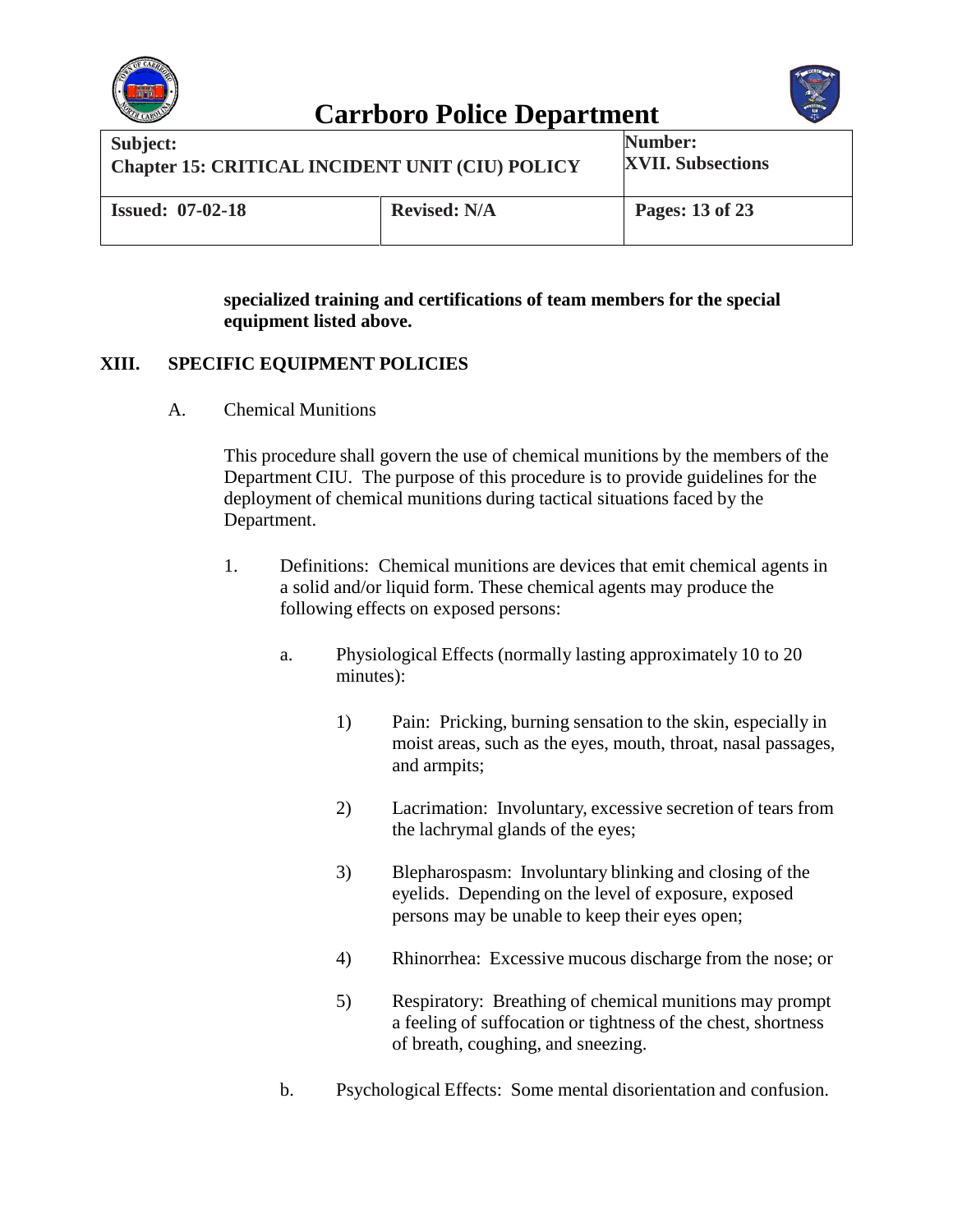



| Subject:                                               |                     | <b>Number:</b>           |
|--------------------------------------------------------|---------------------|--------------------------|
| <b>Chapter 15: CRITICAL INCIDENT UNIT (CIU) POLICY</b> |                     | <b>XVII. Subsections</b> |
| <b>Issued: 07-02-18</b>                                | <b>Revised: N/A</b> | Pages: 14 of 23          |

Panic may ensue due to discomfort caused by the physiological effects.

- 2. Approved Devices:The following chemical munitions have been approved for use by trained Departmental personnel:
	- a. Oleoresin Capsicum (OC): Comprised of Oleoresin (a naturallyoccurring mixture of oil and resin extracted from various plants) and Capsicum (an herb with the active ingredient capsaicin, a colorless and pungent crystalline compound that is a strong irritant to skin and mucous membranes). OC is classified as an inflammatory chemical agent and can be produced in powder and liquid form; and
	- b. Ortho Chlorobenzalmalononitrile (CS): A synthesized chemical composition known as a lachrymator. CS is classified as an irritant chemical agent and can be produced in powder and liquid form.
- 3. Training: To ensure safety for team members and citizens, only those members that have been properly trained in the proper deployment of chemical munitions may deploy the devices. This training shall be conducted by Team members trained and certified by certified personnel through classes approved by the CIU Commander or Chief of Police.
- 4. Equipment Requirements: Members deploying chemical munitions must wear the following required safety equipment: Full eye coverage or issued chemical agent mask, Nomex or Kevlar gloves, long sleeve blouse, and ballistic tactical vest. A Nomex hood must be worn if the issued gas mask is not donned.
- 5. Carrying of Device: All members qualified to deploy chemical munitions shall have the device(s) placed within an enclosed carrier specifically designed for carrying chemical munitions containers.
- 6. Deployment Factors: The following factors shall be considered when deploying chemical munitions: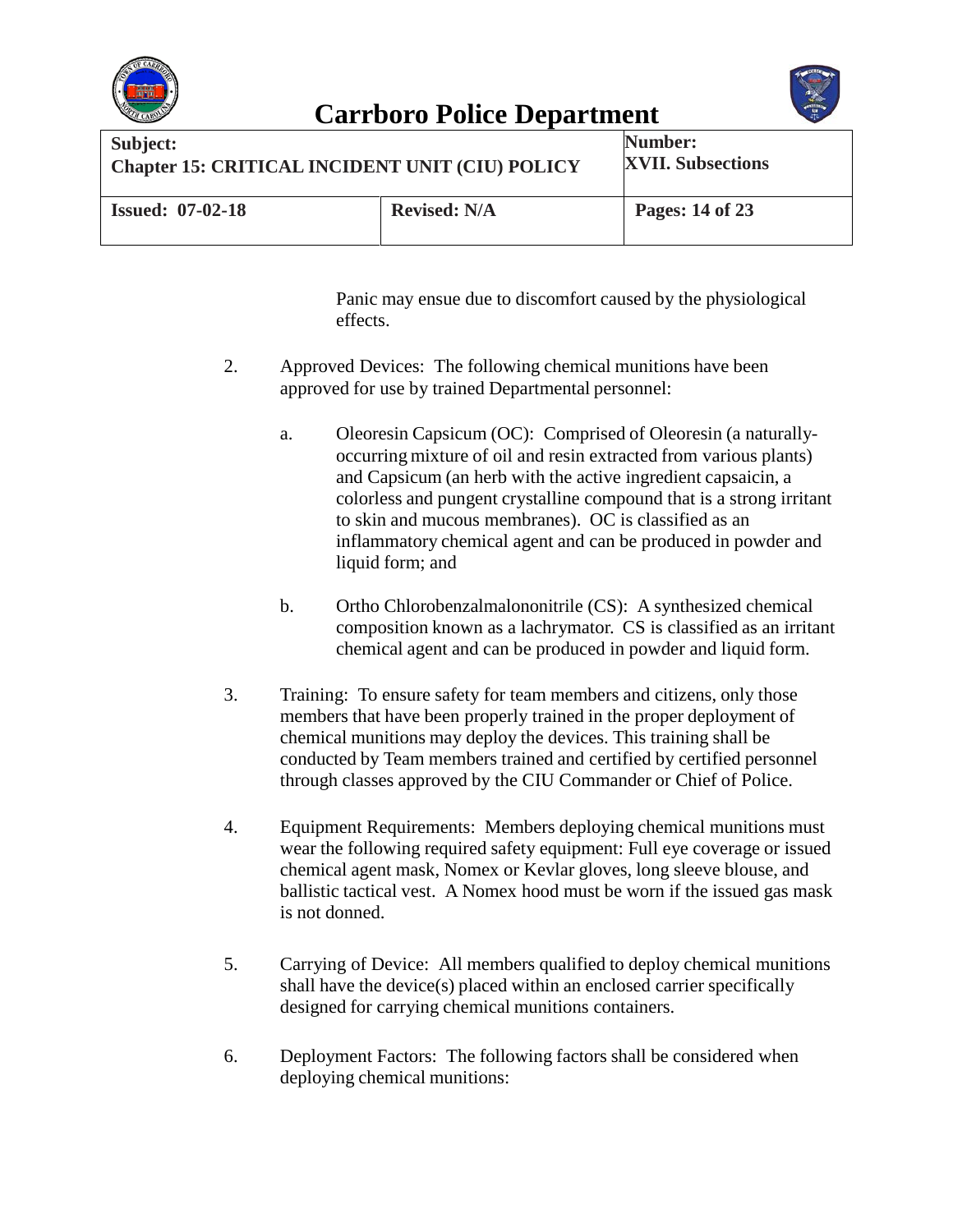



| Subject:                                               |                     | Number:                  |
|--------------------------------------------------------|---------------------|--------------------------|
| <b>Chapter 15: CRITICAL INCIDENT UNIT (CIU) POLICY</b> |                     | <b>XVII. Subsections</b> |
| <b>Issued: 07-02-18</b>                                | <b>Revised: N/A</b> | Pages: 15 of 23          |

- a. Elderly Adults or Children: Chemical munitions shall not be deployed in close proximity to elderly adults or to young children, unless authorized by the CIU Commander for rescue purposes.
- b. Safety: The use of chemical munitions is to provide a tactical advantage to the CIU members by providing them with a window of opportunity while the suspect(s) are disoriented by the chemical agents. Use of the devices is meant to save lives and prevent active resistance from the suspects. Officers shall take every reasonable precaution to ensure that innocent bystanders are not in the line of fire prior to discharge. When deploying chemical munitions, the officer should ensure that an avenue of escape is provided for the aggressor(s).
- c. Planning: When utilized during a pre-approved plan, the deployment of chemical munitions shall be marked on the operational plan, including who shall deploy them and into what portals. The team leader shall assign these tasks and confer with the CIU Commander on the usage of chemical munitions. The CIU Commander shall approve all pre- planned use of chemical munitions.
- d. Emergency Deployment: The deployment of chemical munitions may be used during a situation when any member feels his safety has been compromised and the effects of chemical munitions may be needed to overcome resistance or make entry into a barricaded area safer. The team leader or designee shall direct a member to deploy the device. The same usage considerations must be used during deployments in emergency conditions.
- e. Decontamination: Subjects taken into custody after exposure to chemical munitions shall be decontaminated as soon as practical by the use of water and fresh air. Subjects shall be monitored for 15- 20 minutes after exposure for any complications. Subjects shall be discouraged from rubbing their eyes and shall not be allowed to apply salves, lotions or creams on the affected skin.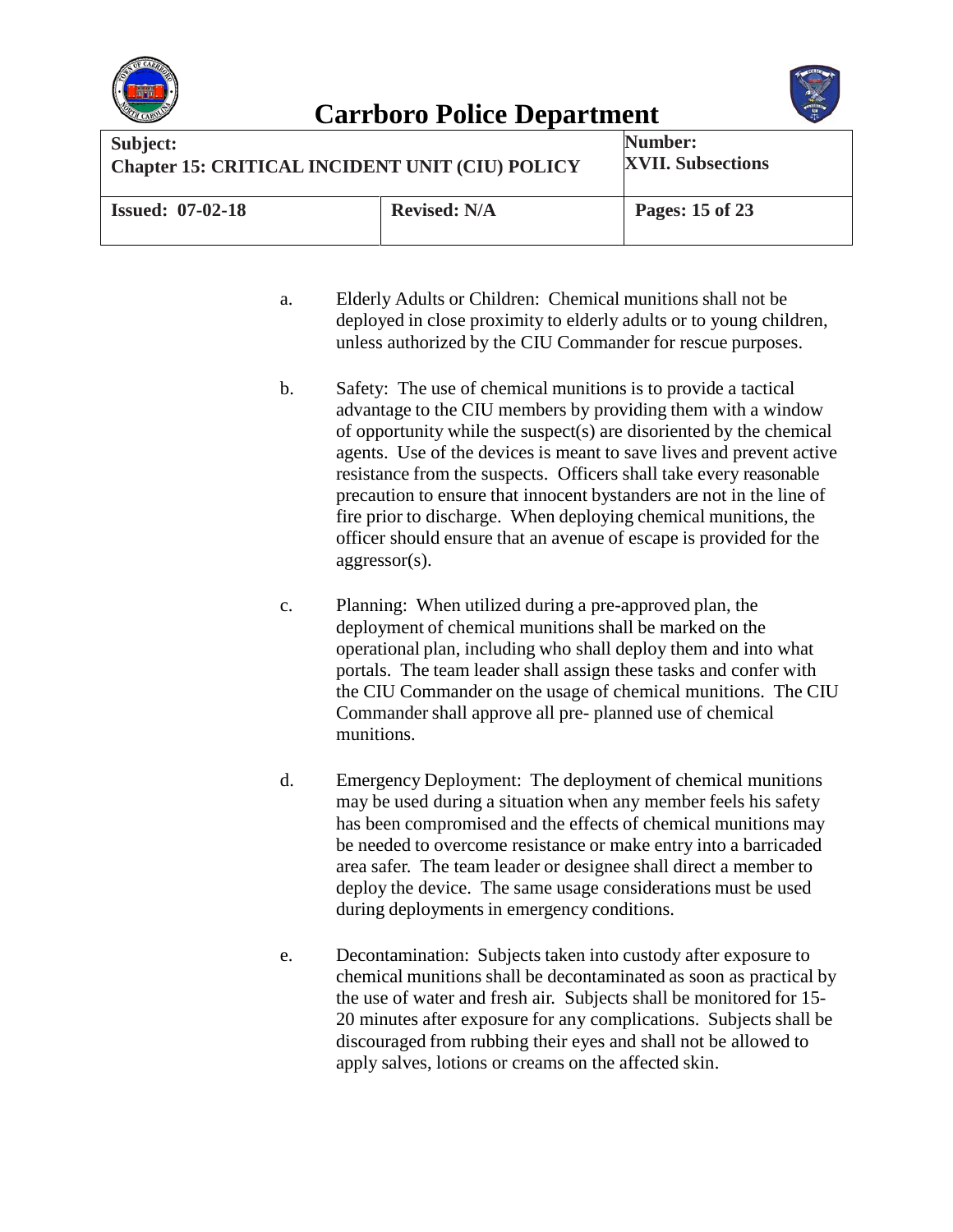



| Subject:                                               |                     | Number:                  |
|--------------------------------------------------------|---------------------|--------------------------|
| <b>Chapter 15: CRITICAL INCIDENT UNIT (CIU) POLICY</b> |                     | <b>XVII. Subsections</b> |
| <b>Issued: 07-02-18</b>                                | <b>Revised: N/A</b> | Pages: 16 of 23          |

- 7. Documentation: Each time chemical munitions are utilized, it shall be reported on the Use of Force form.
- 8. Justification for Use: Chemical munitions shall only be used when it is reasonable under the circumstances. The circumstances which allow deployment of chemical munitions are as follows (this is not an exhaustive list):
	- a. To rescue hostages;
	- b. To distract potentially dangerous suspects to enable their arrest;
	- c. To distract large numbers of suspects (5 or more) present at a location, which would potentially hinder a safe and quick operation from being conducted;
	- d. To prevent a shooting; or
	- e. Situations wherein the CIU Commander and/or CIU team leader deems their use reasonable and necessary to safely resolve the incident.
- 9. Method of Deployment:Chemical munitions may be hand thrown or launched with a departmentally approved launcher designed for the deployment of chemical munitions. Chemical munitions can be deployed by:
	- a. Pyrotechnic grenades (burning);
	- b. Expulsion grenades (non-burning); or
	- c. Barricade penetrating rounds.
- 10. Decontamination:Individuals in police custody who have been affected by chemical agents shall be given an opportunity, when practical, to alleviate the effects of the irritant by washing and flushing the affected areas with cold water. They shall be advised not to use creams, ointments,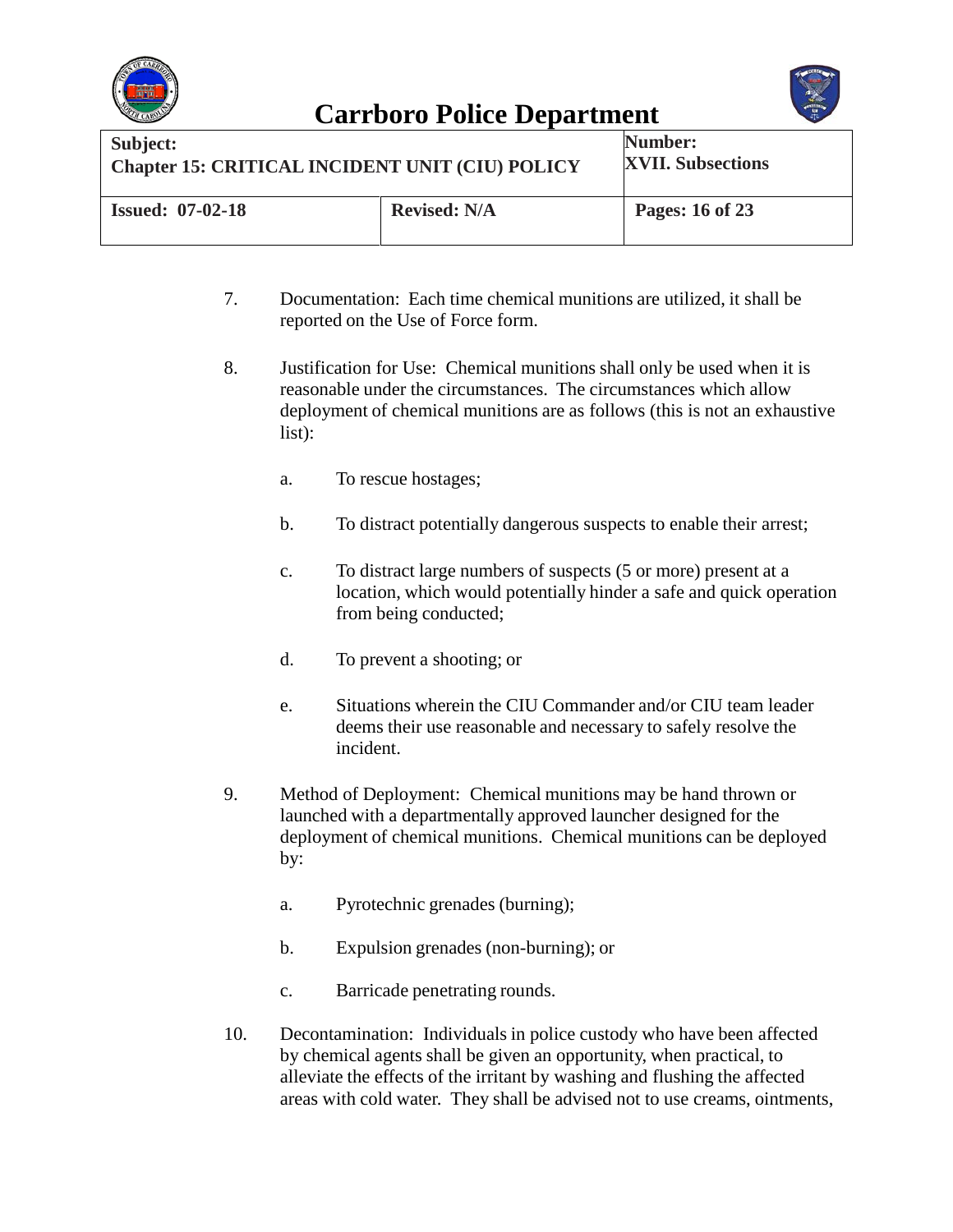



| Subject:                                               |                     | Number:                  |
|--------------------------------------------------------|---------------------|--------------------------|
| <b>Chapter 15: CRITICAL INCIDENT UNIT (CIU) POLICY</b> |                     | <b>XVII. Subsections</b> |
| <b>Issued: 07-02-18</b>                                | <b>Revised: N/A</b> | Pages: 17 of 23          |

or bandages on the affected areas, and informed that continual rubbing of the skin against affected clothing shall cause irritation and reddening of the skin.

- B. Noise/Flash Distraction Devices
	- 1. This procedure shall govern the use of Noise/Flash Distraction Devices by the members of the Department CIU. The purpose of this procedure is to provide guidelines for the deployment of Noise/Flash Distraction Devices during tactical situations faced by the Department.
	- 2. Definition: A noise/flash distraction device (NFDD) is a device designed to distract or disorient by using a bright flash and loud report or overpressure, on detonation.
	- 3. Training: To ensure proper safety only those members that have properly trained in the proper deployment of NFDD may deploy the device. This training shall be conducted by Team members trained and certified by factory-sponsored personnel through approved classes.
	- 4. Equipment Requirements: Members deploying NFDD must wear the following required safety equipment: Full eye coverage or issued chemical agent mask, Nomex or Kevlar gloves, long sleeve blouse, and ballistic tactical vest. Also, a Nomex hood must be worn if the issued gas mask is not donned. At least one member of the entry team shall have a portable chemical fire extinguisher immediately available.
	- 5. Equipment Transportation: All members qualified to deploy NFDD's shall have the device(s) placed within an enclosed carrier specifically designed for carrying NFDD's.
	- 6. Deployment Factors: The following factors shall be considered when deploying NFDD's:
		- a. Location of flammable materials within the structure: A NFDD shall not be deployed if prior information exists of flammable liquids or gasses within the structure, or if the structure is known to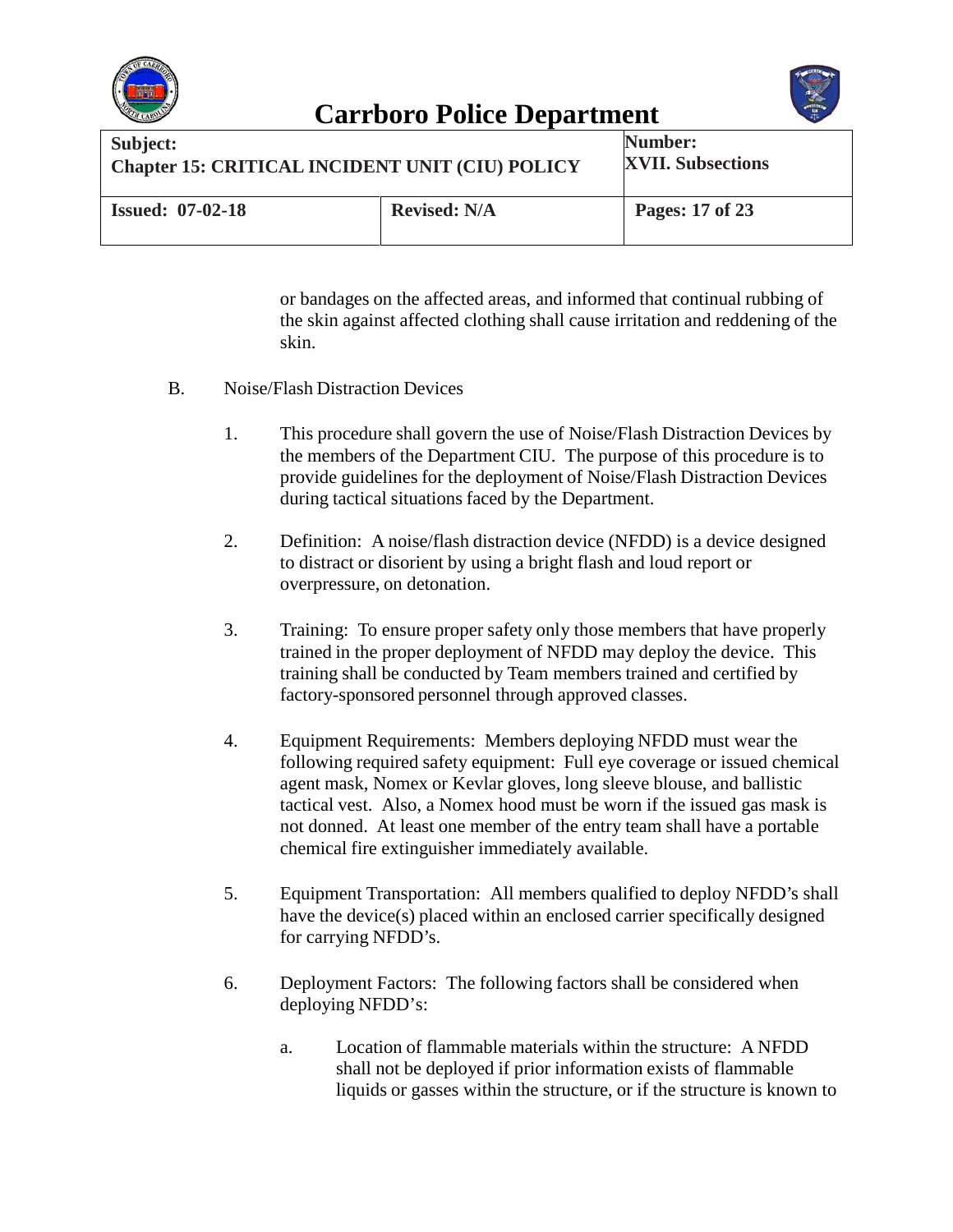



| Subject:                                               |                     | Number:                  |
|--------------------------------------------------------|---------------------|--------------------------|
| <b>Chapter 15: CRITICAL INCIDENT UNIT (CIU) POLICY</b> |                     | <b>XVII. Subsections</b> |
| <b>Issued: 07-02-18</b>                                | <b>Revised: N/A</b> | Pages: 18 of 23          |

contain a drug manufacturing laboratory.

- b. Elderly Adults or Children: NFDD's shall not be deployed in close proximity (within the same room) to elderly adults or to young children, unless authorized by the CIU Commander for rescue purposes.
- c. Forced entry: Whenever feasible during a forced entry situation, NFDD's should be deployed within the entry portal prior to a forced entry. The member assigned to deploy the NFDD shall place the device in an area that is not likely to cause injury to any person, or come in contact with combustible material. Additional NFDD's may be deployed away from the entry point to further distract suspects. Safety: The usage of NFDD's is to provide a tactical advantage to the CIU members providing them with a window of opportunity while the suspect(s) are disoriented by the blast and flash. The usage of the devices is meant to save lives and prevent active resistance from the suspects.
- d. Planning: When utilized during a high-risk warrant or entry, the deployment of NFDD's shall be marked on the operational plan including who shall deploy them and into what portals. The team leader shall assign these tasks and confer with the CIU Commander on the usage of NFDD's. The CIU Commander shall approve all pre- planned use of NFDD's.
- e. Emergency Deployment: The deployment of NFDD's may be used during a fast-paced entry situation when any member feels his safety has been compromised and the effects of an NFDD may be needed to overcome resistance or make entry into a barricaded area safer. The member deploying the device shall announce to the other team members the word "BANG" and point to the area the device is needed. The team leader or designee shall direct a member to deploy the device. The same usage considerations must be used during deployments in emergency conditions.
- 7. Justification for Use: Examples of situations in which NFDD's may be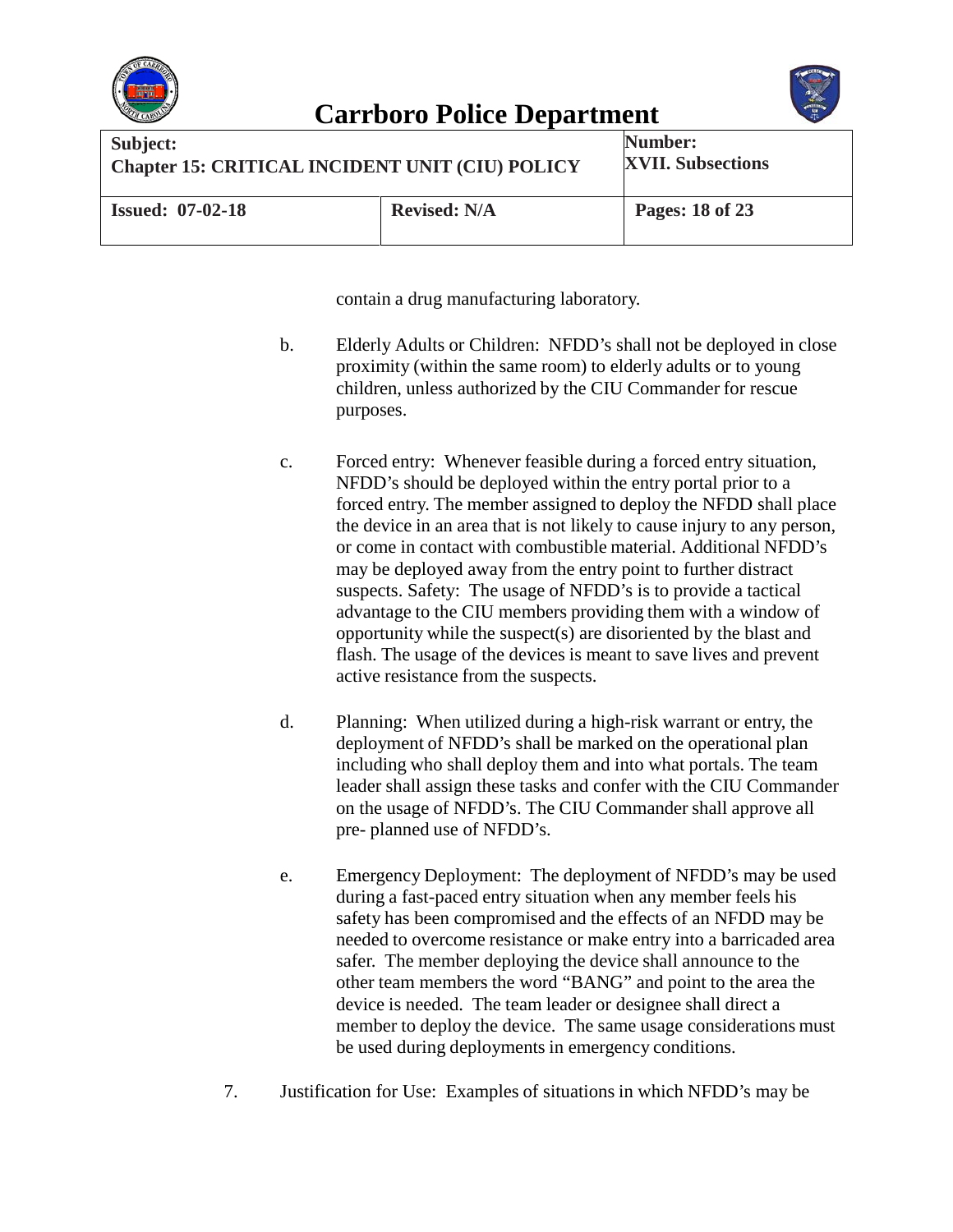



| Subject:                                               |                     | Number:                  |
|--------------------------------------------------------|---------------------|--------------------------|
| <b>Chapter 15: CRITICAL INCIDENT UNIT (CIU) POLICY</b> |                     | <b>XVII. Subsections</b> |
| <b>Issued: 07-02-18</b>                                | <b>Revised: N/A</b> | Pages: 19 of 23          |

utilized follows: [NOTE: This is not all-inclusive list.]

- a. To rescue hostages;
- b. To distract potentially dangerous suspects to enable their arrest. Dangerous suspects shall be determined by prior violence towards law enforcement or weapons related criminal history and/or current, reliable information of immediately accessible weapons;
- c. To distract large numbers of suspects (5 or more) present at a location, which would potentially hinder a safe and quick operation from being conducted;
- d. Distraction devices may also be deployed in a safe area away from a location, for situations that may not fit into the violent or armed category. A safe location is defined as an area with no potential for property damage or injury to suspects or bystanders; To prevent a shooting; or
- e. Situations wherein the CIU Commander and/or CIU team leader deems their use necessary to safely resolve the incident.
- 8. Method of Deployment: Prior to deploying a distraction device, the officer shall look where he is going to place the device, unless doing so would expose the officer to an imminent threat of serious bodily injury or death. Distraction devices may be hand thrown, launched or initiated on a pole. Devices to assist remote deployment may be used, to include painter's poles and other devices, to allow NFDD's to be placed in portals above ground level with control

#### **XIV. MISSION PLANNING**

The Carrboro Police Department CIU shall utilize a written planning process for all operations that are proactive or anticipatory in nature, such as raids. The written process shall include a format that shall document how the operation is to be conducted, command/control/communication, and support required. All operations plans shall be stored and maintained in a file. The operational sequence should be as follows: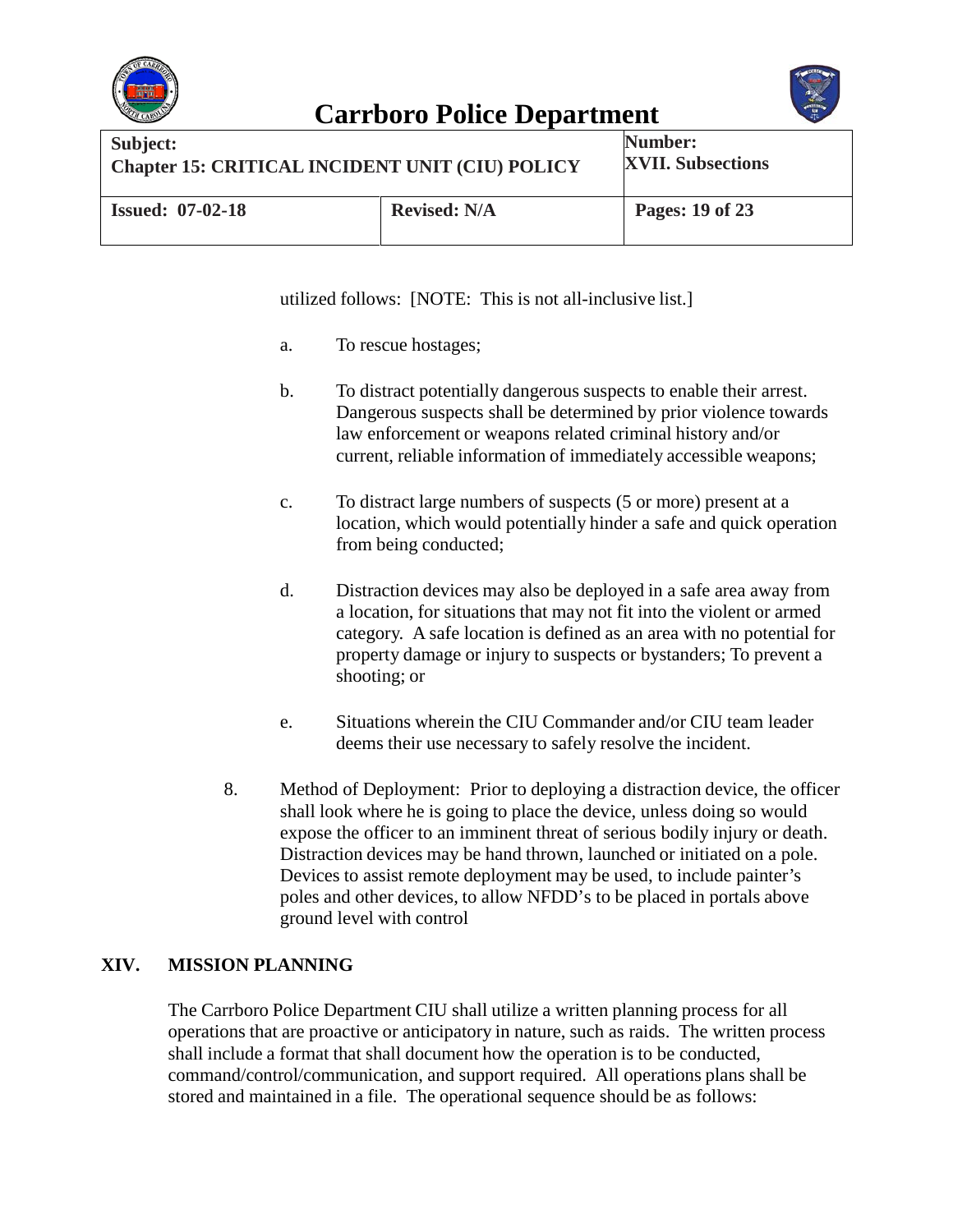



| Subject:                                               |                     | Number:                  |
|--------------------------------------------------------|---------------------|--------------------------|
| <b>Chapter 15: CRITICAL INCIDENT UNIT (CIU) POLICY</b> |                     | <b>XVII. Subsections</b> |
| <b>Issued: 07-02-18</b>                                | <b>Revised: N/A</b> | Pages: 20 of 23          |

- A. Pre-planning: The Key to Success Time and circumstances do not always allow for pre-planning, as each situation has its own distinct dynamics and circumstances.
	- 1. Meeting between CIU Commander and/or CIU Team Leader, Scout, and the requesting officer. The purpose of the meeting is:
		- a. To obtain available intelligence information;
		- b. To determine and assign areas of responsibility; and
		- c. To define the mission objective (i.e. arrest of suspect, seize evidence, is the evidence destructible).
	- 2. Planning information is obtained from:
		- a. The investigator;
		- b. Scouting the location;
		- c. Informants, witnesses and victims; Photos, maps, videotape, etc.; and
		- d. Law enforcement computer data sources, (i.e. criminal history records, firearms registration records).
- B. Preparation of the tactical plan
	- 1. Use of an established planning format; and
	- 2. Use of a checklist.
- C. Rehearsal
	- 1. Ensures everyone knows their assigned role; and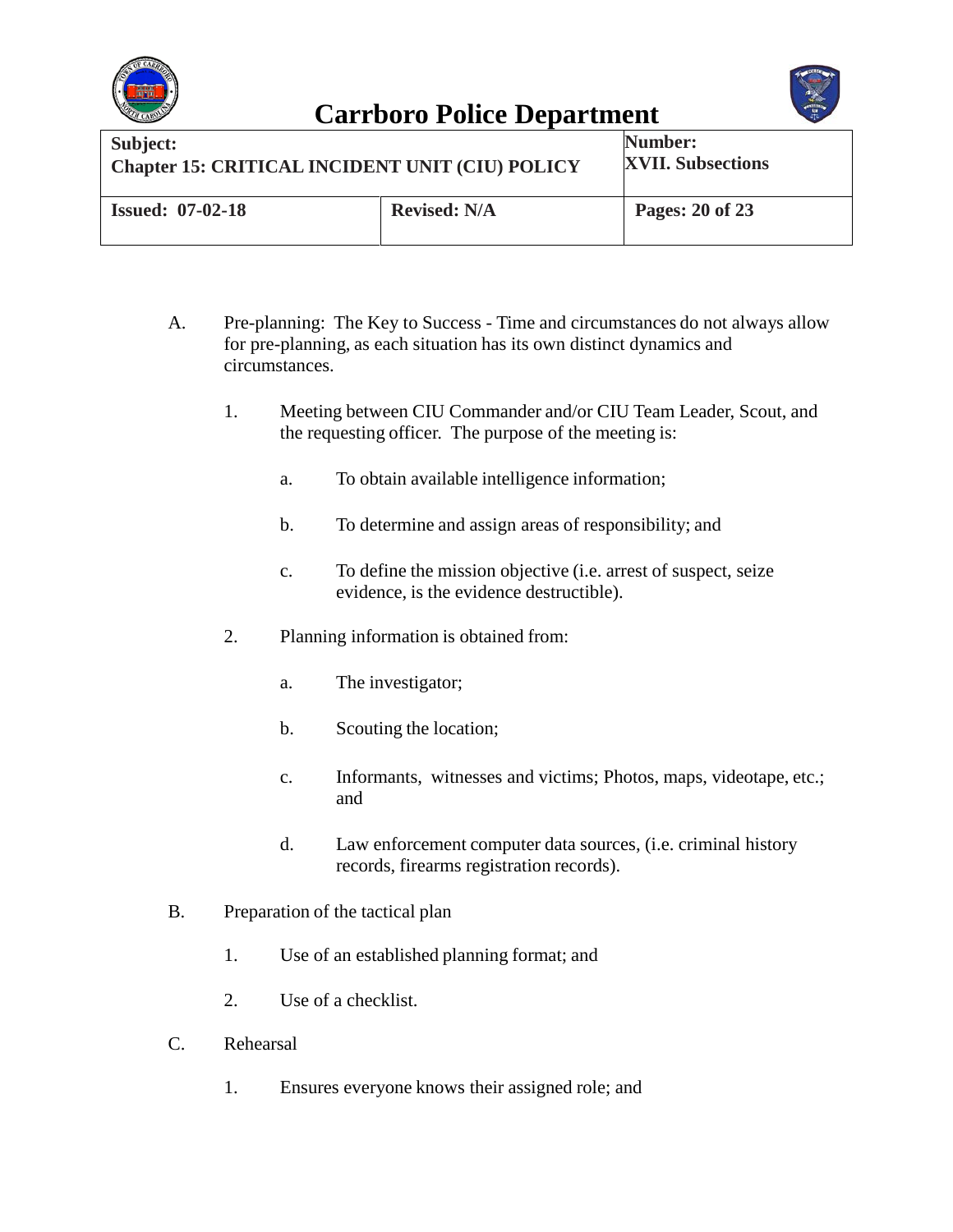



| Subject:                                               |                     | Number:                  |
|--------------------------------------------------------|---------------------|--------------------------|
| <b>Chapter 15: CRITICAL INCIDENT UNIT (CIU) POLICY</b> |                     | <b>XVII. Subsections</b> |
| <b>Issued: 07-02-18</b>                                | <b>Revised: N/A</b> | Pages: 21 of 23          |

- 2. Provides an opportunity to use and test specialized equipment in advance of actual mission.
- D. Briefing
	- 1. Detailed tactical briefing for CIU; and
	- 2. Separate general briefing for others involved.
- E. Deployment
	- 1. Non-CIU members respond to a pre-selected assembly area and remain until called in;
	- 2. A drive-by is made to obtain last minute information (unless the location is being observed by assigned personnel);
	- 3. The CIU responds to the location in marked or unmarked vehicles, depending upon the situation.
		- a. Containment positions are assumed;
		- b. Announcements are made (if required);
		- c. Entry is made;
	- 4. If shots are fired, the location is contained and treated as a barricaded suspect situation. The investigator at the assembly area is provided with periodic situation reports over the radio by an assigned CIU member;
	- 5. Once the location is cleared, the investigator is called to the location to conduct a search; and
	- 6. All CIU activities should be logged.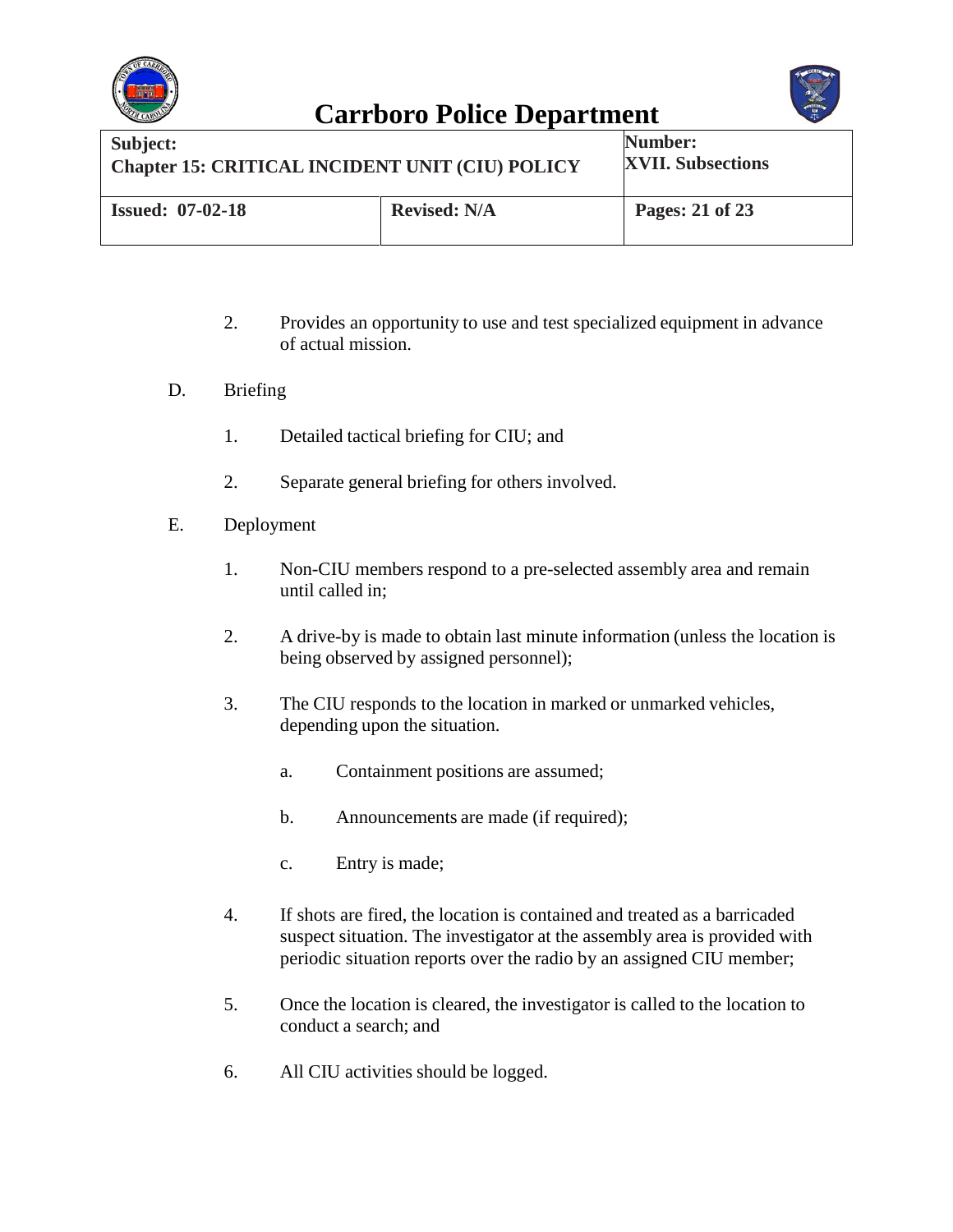



| Subject:                                               |                     | Number:                  |
|--------------------------------------------------------|---------------------|--------------------------|
| <b>Chapter 15: CRITICAL INCIDENT UNIT (CIU) POLICY</b> |                     | <b>XVII. Subsections</b> |
| <b>Issued: 07-02-18</b>                                | <b>Revised: N/A</b> | Pages: 22 of 23          |

#### F. Post-Operation Activities

- 1. Pertinent information is provided to the case investigator for his report;
- 2. A property damage assessment is conducted and recorded;
- 3. All equipment is inventoried;
- 4. Diagrams of the location are prepared for critique and file purposes;
- 5. Unless the area is such that the team is needed for security and/or search purposes, their involvement is terminated; and
- 6. A comprehensive post-operation critique is conducted during which all responding members are encouraged to participate.
- G. The CIU Commander shall cause a log of events to be recorded on all CIU operations, and shall also cause all planning or decision-making documents to be recorded. These documents shall be stored and maintained in a file.
- H. A radio operations log for all CIU operations shall be obtained from Orange County Communications and stored in a file.

#### **XV. DOCUMENTATION OF ACTIVATION**

The Department CIU Commander shall cause an agency incident report to be generated detailing the activation and use of the unit. This report shall be a standard police report type document which details the operation and pertinent information required for followup investigations, prosecutors, etc.

#### **XVI. AFTER ACTION CRITIQUE**

At the completion of all operations and significant training events, the CIU Commander shall conduct an after-action review. The purpose of this review shall be to create a forum for unit members to offer input for the improvement of the unit. The after-action review shall be formatted to develop the following information: Positive Factors, Negative Factors, and Solutions for Negative Factors.